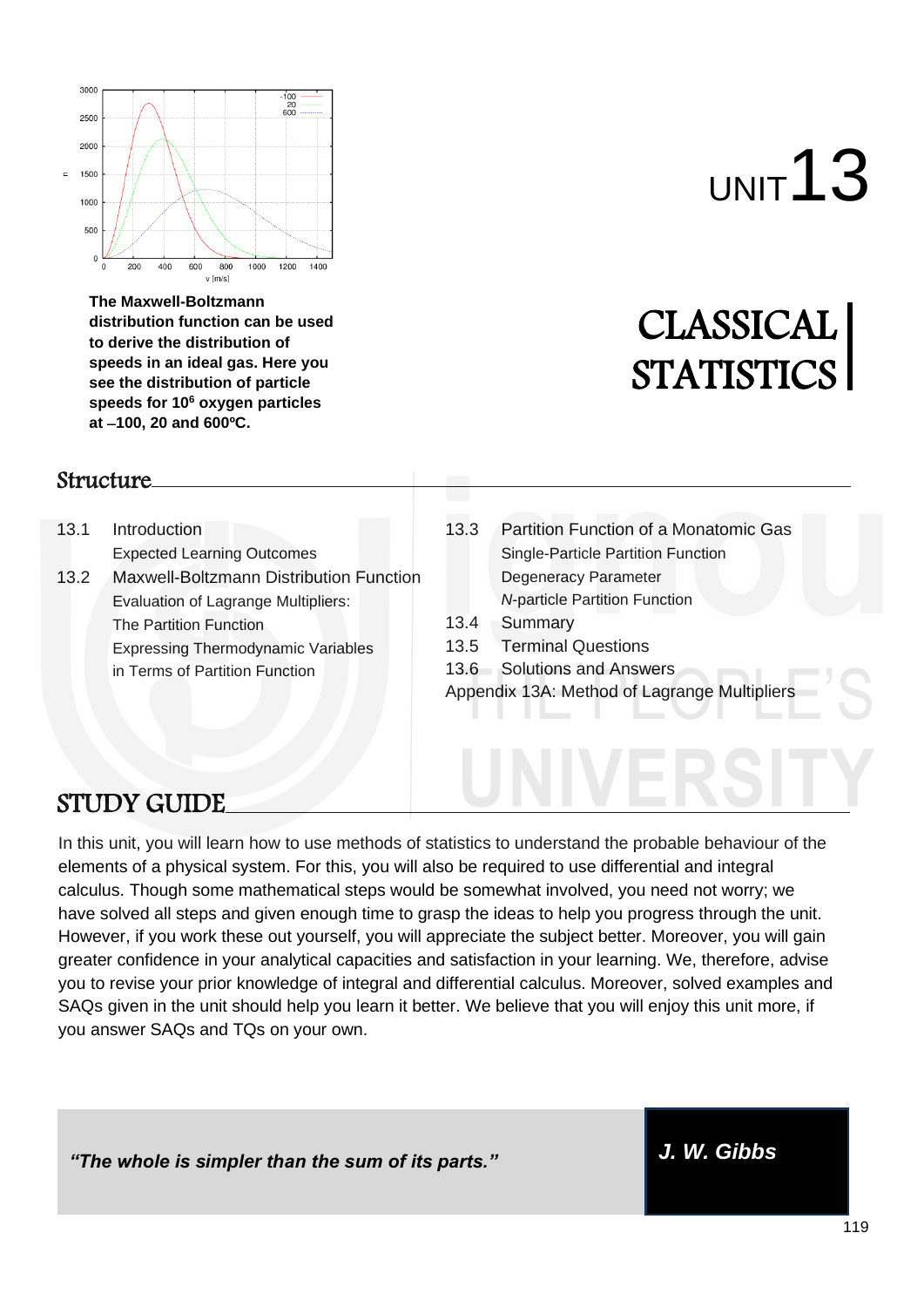# **13.1 INTRODUCTION**

From Unit 9, you may recall that the equilibrium state of a system is a state of maximum entropy. Statistically speaking, it is the most probable state of an isolated system. Using this correlation, we derive an expression for thermodynamic probability, *W* in Sec. 13.2. Then we maximise *W* to obtain expression for Maxwell-Boltzmann distribution function for an equilibrium state. You will discover that the distribution function contains two unknown constants. To determine these constants, we perform sum over all states and introduce what we call the **partition function**, *Z*.

The partition function is just a mathematical device and it derives its importance from the fact that all thermodynamic functions − pressure, internal energy, entropy, Helmholtz and Gibbs free energies – of a system obeying Maxwell-Boltzmann statistics can be expressed in terms of *Z* or its partial derivatives. You will therefore agree that to apply the methods of statistics to a system of interest, it is important to learn to evaluate *Z* . We illustrate this in Sec 13.3 for a monatomic gas of non-interacting particles.

#### Expected Learning Outcomes

After studying this unit, you should be able to:

- ❖ obtain thermodynamic probability for a system obeying Maxwell-Boltzmann statistics;
- ❖ maximise thermodynamic probability to obtain the expression for distribution function;
- ❖ express the thermodynamic functions of a gas in terms of the partition function;
- ❖ evaluate single particle partition function and establish Maxwell-Boltzmann distribution law; and
- ❖ obtain expressions for thermodynamic functions of a gas.

# **13.2 MAXWELL-BOLTZMANN DISTRIBUTION FUNCTION**

Consider an ideal monatomic gas made up of *N* particles enclosed in volume *V* and having total internal energy *U*. The state of the system at any time *t* is represented by a point in a 6*N*-dimensional phase space. This means that every particle is associated with six-dimensional phase space, also called the  $\mu$ -space. ( $\mu$  stands for the first letter of molecule.) The particles are moving independent of each other and the contributions of individual particles remain separate.

To give a microscopic description of the system, we divide the  $\mu$ -space into cells of volume *h* 3 . Recall that in classical statistics, we can choose *h* as small as we like. Each particle will be found to occupy a cell in this network.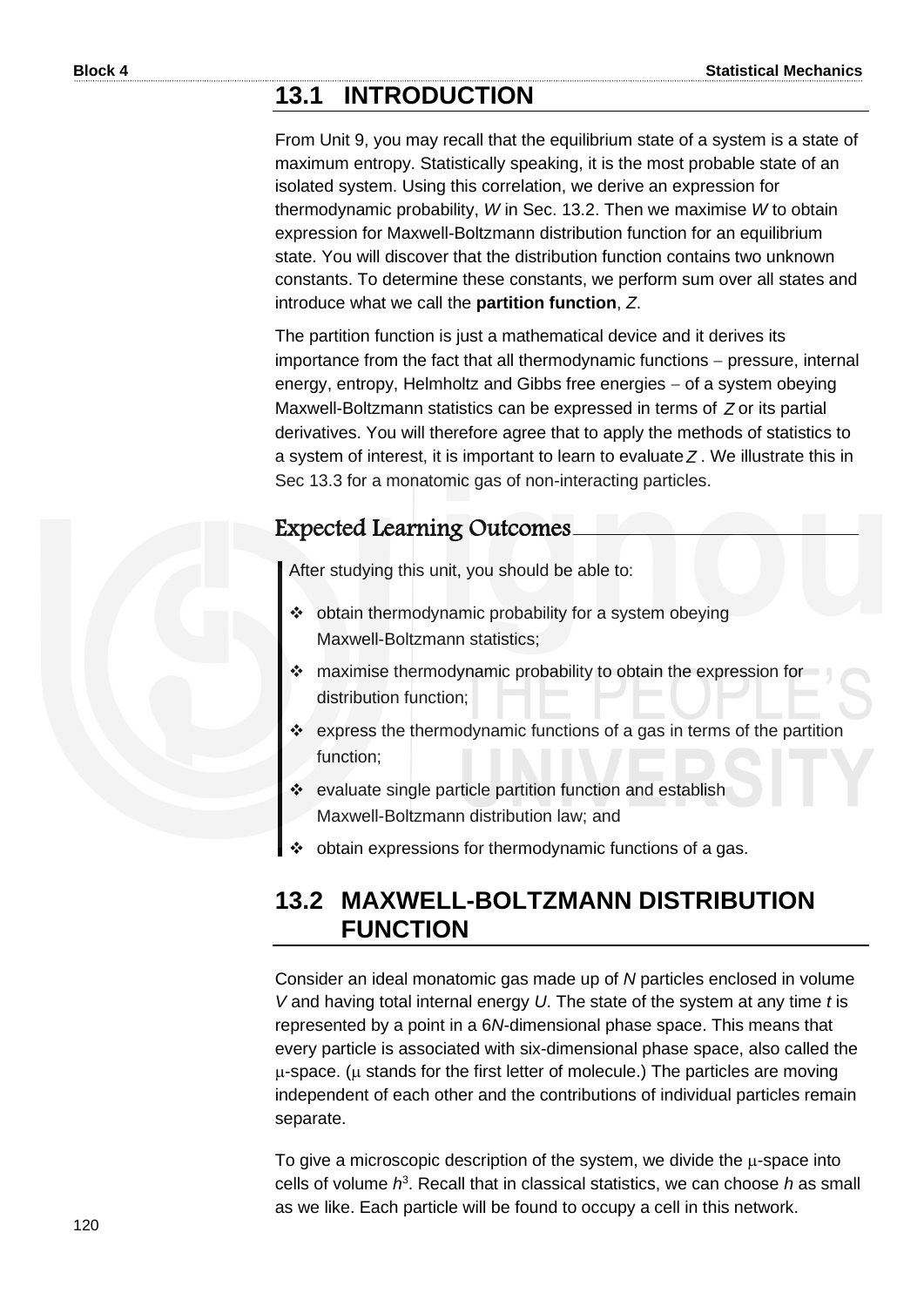(13.1b)

Suppose the cells are numbered 1, 2, … Let the energy of a particle in the *i*th cell be denoted by  $\varepsilon_i$  and the number of particles in the *i*th cell be  $n_i$ . Then, we have

$$
N = \sum_{i} n_i \tag{13.1a}
$$

and  $U = \sum n_i \varepsilon_i$ 

The macrostate defined by (*N, V, U*) can be realised in a number of different ways. In order to proceed with our argument, we advance the hypothesis that all microstates are equally probable. In other words, equal phase elements in phase space are associated with equal probabilities. It corresponds to the assumption that the faces of a dice are equally probable. This hypothesis is known as the **postulate of equal a priori probabilities**.

The thermodynamic probability *W* is simply the number of ways of placing *N*  distinguishable objects in cells such that there are  $n_1$  objects in the first cell,  $n<sub>2</sub>$  in the second, and so on. This number is given by

$$
W = \frac{N!}{n_1! n_2! \dots} = \frac{N!}{\prod\limits_{j=1}^{N} n_j!}
$$
 (13.2)

where  $\Pi$   $n_i!$  denotes the product of  $n_i!$  for all values of *i*. *i*=1

 $\sum_i n_i$  ε

We can easily prove this result by noting that there are  $^N C_{\rho_{\rm I}}$  number of ways of choosing *n*<sup>1</sup> objects that are to be placed in the first cell. Then we will be left with (*N* − *n*<sub>1</sub>) objects. Out of these (*N* − *n*<sub>1</sub>) objects, there are <sup>*N*−*n*<sub>1</sub> C<sub>*n*<sub>2</sub></sub> ways of</sup> choosing *n*<sup>2</sup> objects to be placed in the second cell. We can continue in this fashion till all objects are placed in given cells. Then the total number of ways

$$
W = {}^{N}C_{n_1} {}^{N-n_1}C_{n_2} {}^{N-n_1-n_2}C_{n_3} ... 1
$$
  
= 
$$
\frac{N!}{(N-n_1)! n_1!} \cdot \frac{(N-n_1)!}{(N-n_1-n_2) n_2!} \cdot \frac{(N-n_1-n_2)!}{(N-n_1-n_2-n_3)! n_3!} ... = \frac{N!}{n_1! n_2! ...}
$$

Symbolically, we write this as  $\Big|$   $\Big|$   $\Big|$   $\Big|$   $\Big|$ J J  $\setminus$ I I  $\overline{\mathcal{L}}$ ſ  $n_1, n_2 ...$ *N* and call it a **multi-nominal** 

#### **coefficient**.

We know that equilibrium corresponds to the maximum of the thermodynamic probability *W*. Since S =  $k$ <sub>B</sub> In *W*, it is more appropriate to work with In *W* rather than *W* itself. (Since ln *W* is monotonically increasing function of *W*, its extreme points will coincide with those of *W.*) Then, Eq. (13.2) gives

$$
\ln W = \ln N! - \sum_{i} \ln n_i!
$$
 (13.3)

For most systems of practical interest, *N* is a very large number. By the same reasoning, most of the *ni*'s will be sufficiently large so that we can simplify Eq. 13.3 relation using Stirling's formula:

$$
\ln x! = x(\ln x - 1)
$$

121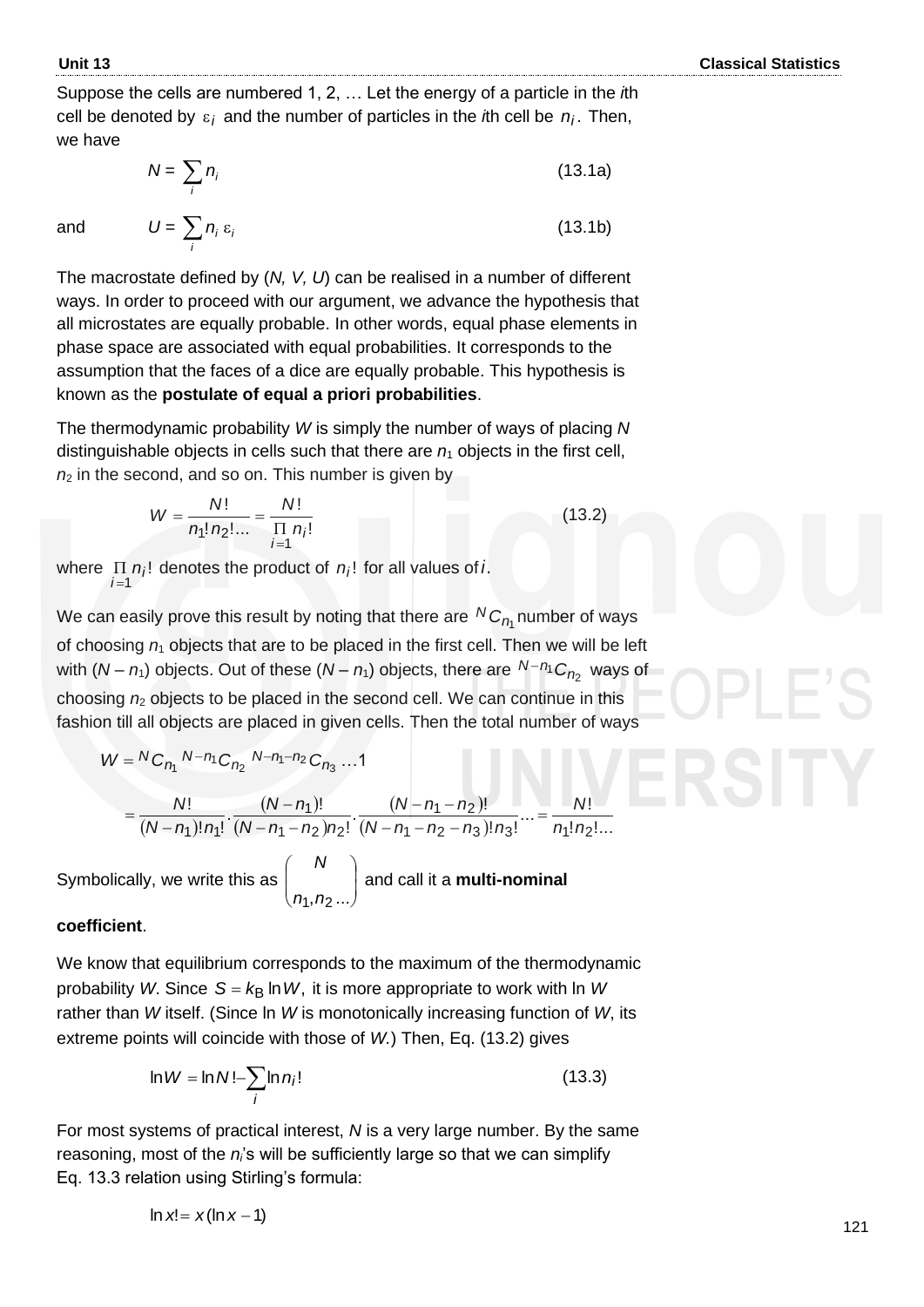For small  $n_i$ ,  $\ln n_i!$  will be small and hence not of any consequence. Proceeding further, we insert Stirling's formula in Eq. (13.3). This gives

$$
\ln W = (N \ln N - N) - \sum_{i} (n_i \ln n_i - n_i)
$$

$$
= N \ln N - \sum_{i} n_i \ln n_i
$$

since 
$$
\sum_{i} n_i = N
$$
.

You would recall that we set our goal to determine the set  $(n_i)$  which maximises ln *W*. The condition for maximum probability is

 $\delta$ ln  $W = 0$ 

We now calculate a small change in In *W* and equate it to zero. This gives  
\n
$$
\delta \ln W = -\sum_{i} n_i \delta(\ln n_i) - \sum_{i} (\ln n_i) \delta n_i = 0
$$
\n(13.4)

This expression has been derived by assuming that *N* and *U* are constant. So, we can write

$$
\delta N = \sum_{i} \delta n_i = 0 \tag{13.5a}
$$

and

$$
\delta U = \sum_{i} \varepsilon_{i} \, \delta n_{i} = 0 \tag{13.5b}
$$

Eq. (13.5a) implies that the first term on the R.H.S. of Eq. (13.4) is zero:  
\n
$$
\sum_{i} n_i \delta(\ln n_i) = \sum_{i} n_i (1/n_i) \delta n_i = \sum_{i} \delta n_i = 0
$$

Then Eq. (13.4) reduces to

$$
\sum_{i} \ln n_i \delta n_i = 0 \tag{13.6}
$$

To accommodate the condition embodied in Eqs. (13.5a and b), we employ the method of Lagrange multipliers (study the Appendix 13A to this unit). We multiply Eq. (13.5a) by  $\alpha$  and Eq. (13.5b) by  $\beta$ . The result so obtained is added to Eq. (13.6). This leads to the relation

$$
\sum_{i} (\ln n_i + \alpha + \beta \varepsilon_i) \delta n_i = 0 \tag{13.7}
$$

Since the variations  $\delta n_i$  are arbitrary, this relation will hold only if the coefficient of each term vanishes. Hence, we must have

$$
\ln n_i + \alpha + \beta \varepsilon_i = 0
$$

By re-arranging terms in this expression and then taking antilog of both sides, we can write

$$
n_i = e^{-\alpha - \beta \epsilon_i} = A e^{-\beta \epsilon_i} = \frac{1}{A^{-1}} e^{-\beta \epsilon_i}
$$
 (13.8)

where  $A = \exp(-\alpha)$  (13.9)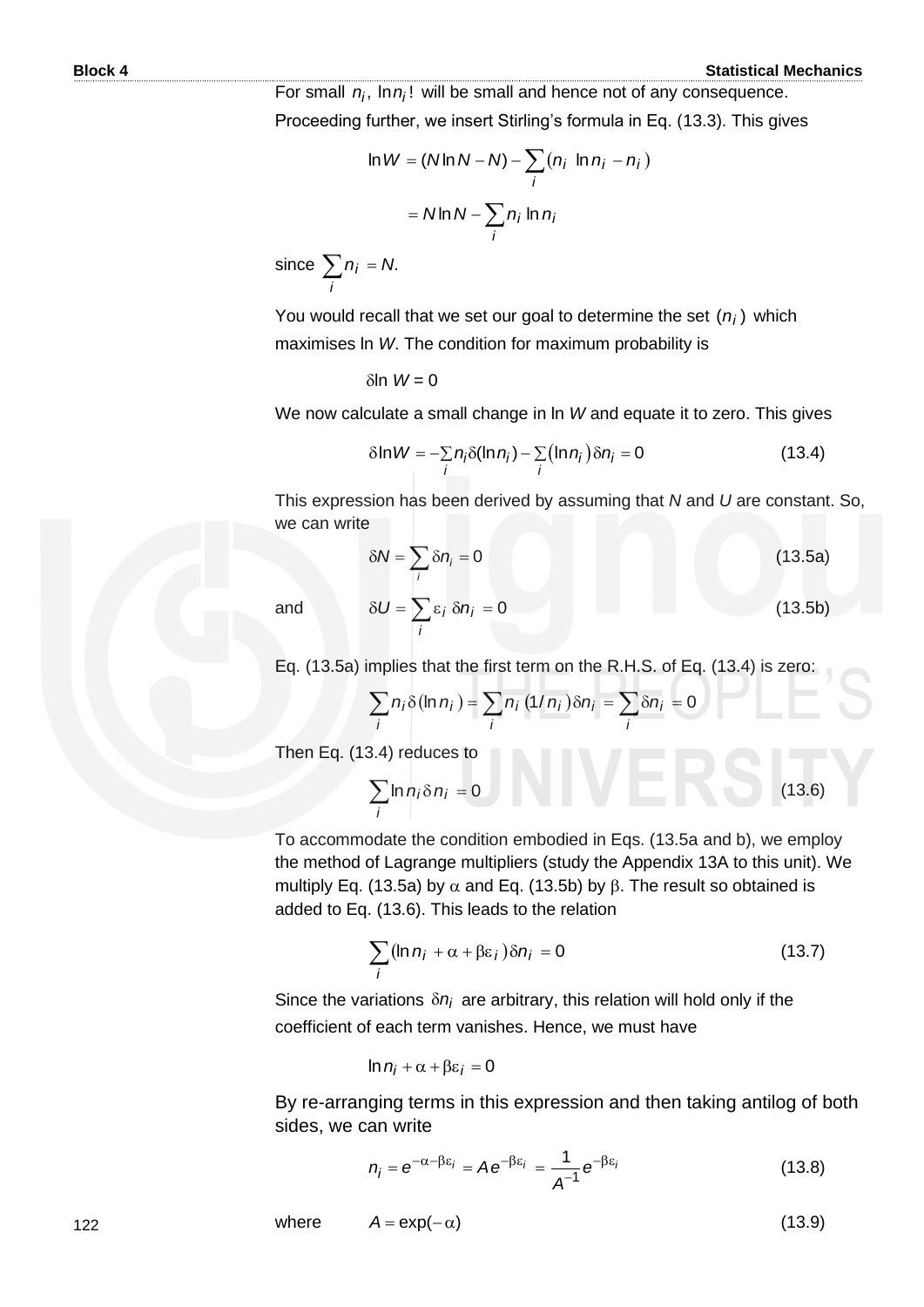*A* is known as the degeneracy parameter. It determines the extent to which the behaviour of a system deviates from that of an ideal gas. You will discover in the next section that  $\,A << 1 \,$  corresponds to classical regime.

Eq. (13.8) constitutes what is called the **Maxwell-Boltzmann distribution**. Note that the distribution given by Eq. (13.8) contains two unknown Lagrange multipliers  $\alpha$  and  $\beta$ . To derive meaningful physics, we must evaluate these in terms of known quantities.

#### **13.2.1 Evaluation of Lagrange Multipliers: The Partition Function**

The constant  $\alpha$  (or *A*) is determined using the normalization condition. The probability that the cell corresponding to energy *i* is occupied is given by

Eq. (13.8) with *A* defined by Eq. (13.9). Since  $\sum n_i = N$ , we can write *i*

$$
\sum_{i} n_{i} = N = e^{-\alpha} \sum_{i} e^{-\beta \varepsilon_{i}} = A \sum_{i} e^{-\beta \varepsilon_{i}}
$$

or

If we now define the sum  $\sum \exp(-\beta \varepsilon_i)$ , as the **single-particle partition** *i*

**function** and denote it by *Z*, then we can write

 $\sum e^{-\beta \epsilon_i} = 1$ 

*i A e N*

$$
Z = \sum_{i} e^{-\beta \varepsilon_{i}}
$$
 (13.10)

the Lagrange multiplier  $\alpha$  or degeneracy parameter A can be expressed as

$$
\exp(-\alpha) = A = \frac{N}{Z}
$$
 (13.11)

It may be mentioned here that the nomenclature partition function is due to Darwin and Fowler. Planck called  $\sum e^{-\beta \epsilon_i}$  Zustandssumme (sum over states) *i*

and denoted it by *Z*. (We shall follow Planck's notation here.)

It is pertinent to mention here that partition function occupies a pivotal position in statistical mechanics as all thermodynamic functions can be written in terms of it. But before we do so, it is important to realise that partition function is characteristic of a discrete spectrum, though energy is taken to be continuous in classical physics. However, when energy levels are very closely spaced, even the discrete sum becomes a continuum and it is possible to replace summation by integration.

In terms of the partition function, we can rewrite Eq. (13.8) as

$$
n_i = \frac{N}{Z} e^{-\beta \varepsilon_i} = \frac{1}{A^{-1}} e^{-\beta \varepsilon_i}
$$
 (13.12)

Note that so far, we have not evaluated constant  $\beta$ .

To this end, we substitute for *ni* from Eq. (13.12) in Eq. (13.3). This gives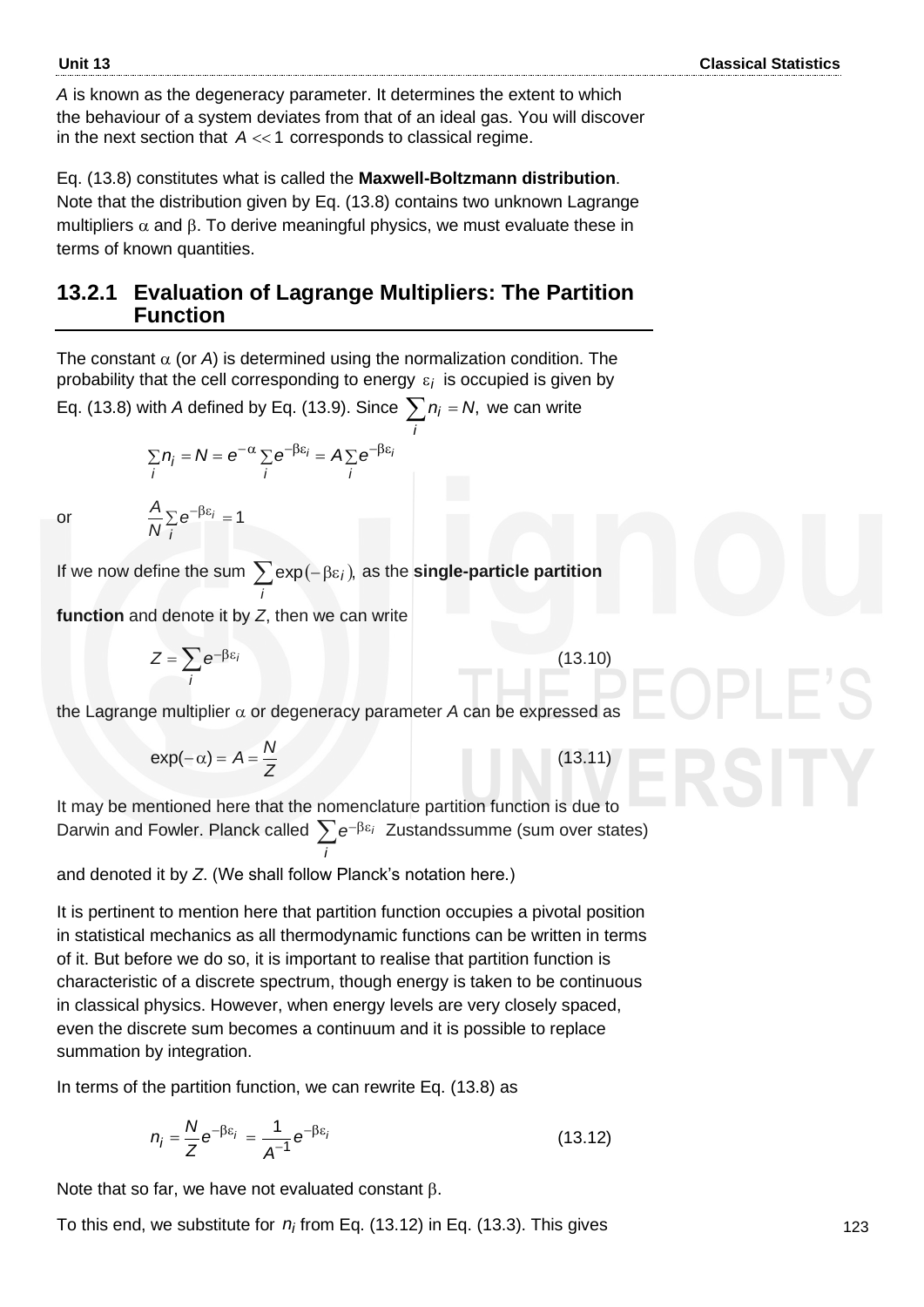$$
\ln W = N \ln N - \sum_{i} n_i (\ln N - \ln Z - \beta \varepsilon_i)
$$

$$
= N \ln N - N \ln N + N \ln Z + \beta U
$$

The first two terms on the right-hand side of this expression cancel out and it simplifies to

$$
\ln W = N \ln Z + \beta U \tag{13.13}
$$

Now using Boltzmann entropy relation, we can write

$$
S = k_{\text{B}} \ln W = Nk_{\text{B}} \ln Z + \beta k_{\text{B}} U \tag{13.14}
$$

We use this relation to introduce the concept of temperature by relating entropy and internal energy of a system:

$$
\frac{1}{T} = \left(\frac{\partial S}{\partial U}\right)_V = Nk_B \left(\frac{\partial \ln Z}{\partial U}\right)_V + k_B U \left(\frac{\partial \beta}{\partial U}\right)_V + \beta k_B
$$

On carrying out the partial differentiation in the first term, we get

$$
\frac{1}{T} = \frac{Nk_B}{Z} \left( \frac{\partial Z}{\partial U} \right)_V + \beta k_B + k_B U \left( \frac{\partial \beta}{\partial U} \right)_V
$$

We rewrite the first term on the right-hand side as a product of two terms. Then this expression takes the form

$$
\frac{1}{T} = \frac{Nk_{\text{B}}}{Z} \left( \frac{\partial Z}{\partial \beta} \right)_{V} \left( \frac{\partial \beta}{\partial U} \right)_{V} + \beta k_{\text{B}} + k_{\text{B}} U \left( \frac{\partial \beta}{\partial U} \right)_{V}
$$
(13.15)

Using Eq. (13.10), we can write

$$
\left(\frac{\partial Z}{\partial \beta}\right)_V = -\sum_i \varepsilon_i \exp(-\beta \varepsilon_i)
$$
 (13.16)

On substituting for *ni* from Eq. (13.12) in Eq. (13.1b), we get

$$
U = \sum_{i} n_i \varepsilon_i = \frac{N}{Z} \sum_{i} \varepsilon_i \exp(-\beta \varepsilon_i)
$$

so that

$$
\sum_i \varepsilon_i \exp(-\beta \varepsilon_i) = \frac{UZ}{N}
$$

On combining this result with Eq. (13.16), we get

$$
\left(\frac{\partial Z}{\partial \beta}\right)_V = -\frac{UZ}{N} \tag{13.17}
$$

On substituting this result in Eq. (13.15), we get

$$
\frac{1}{T} = -\frac{Nk_B}{Z} \frac{UZ}{N} \left(\frac{\partial \beta}{\partial U}\right)_V + \beta k_B + k_B U \left(\frac{\partial \beta}{\partial U}\right)_V
$$

Note that the first and the third terms on the RHS of this expression cancel out and we get

$$
\beta = \frac{1}{k_{\text{B}}T} \tag{13.18}
$$

Now that we have evaluated both Lagrange multipliers, we can rewrite Eq. (13.8) describing Maxwell-Boltzmann distribution as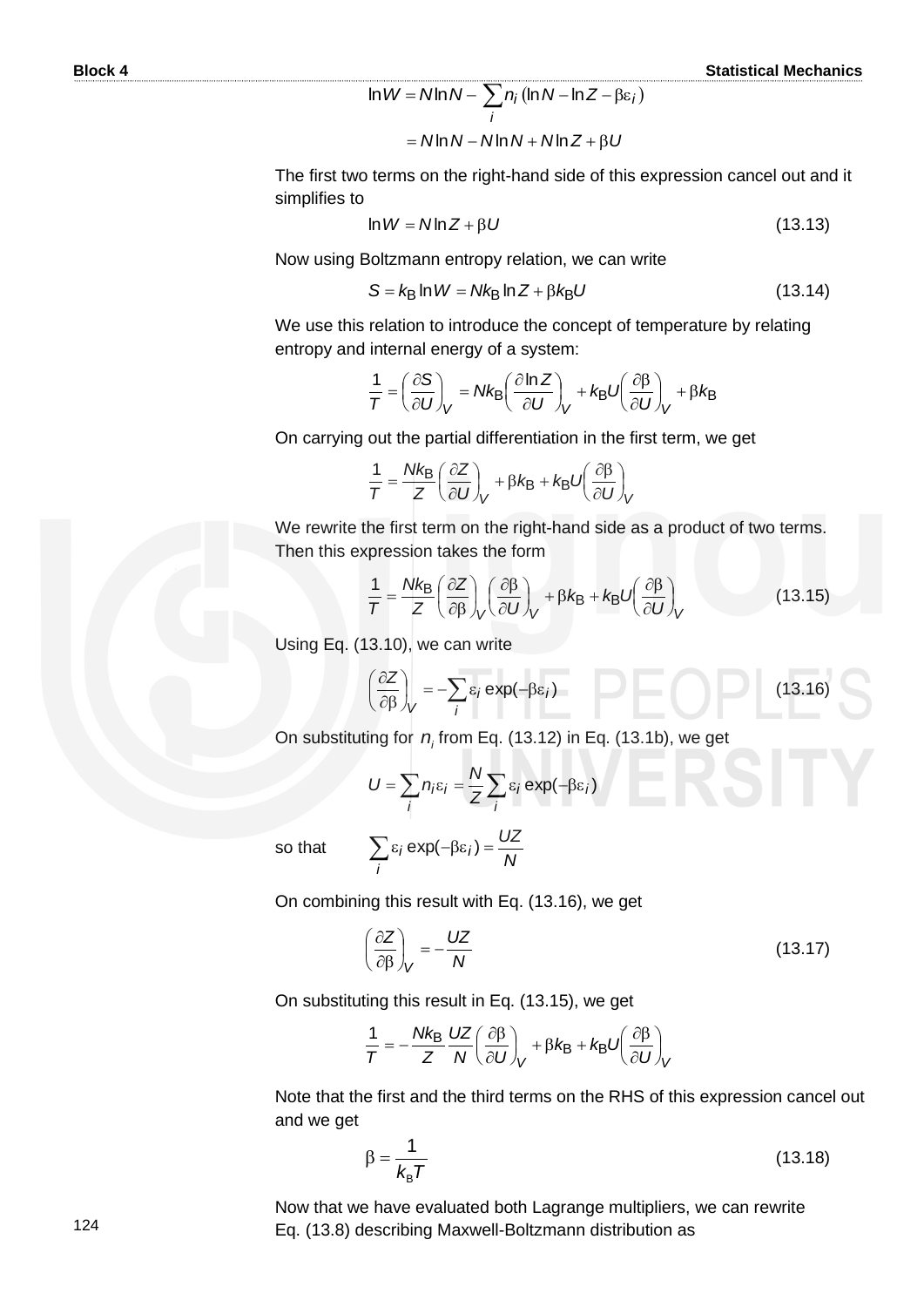$$
n_i = \frac{1}{\exp(\alpha + \beta \varepsilon_i)} = \frac{1}{\exp[(\varepsilon_i - \mu)/k_B T]}
$$
(13.19)

Where the chemical potential  $\mu$  is defined in terms of the degeneracy

parameter A through the relation  $A = \exp(-\alpha) = \exp\left(\frac{\mu}{k_B T}\right)$ . Be  $\left(\frac{\mu}{k_{\text{B}}T}\right)$ . Before

proceeding further, you may like to recapitulate important results obtained in this section.

#### **MAXWELL-BOLTZMANN DISTRIBUTION**

- In Maxwell-Boltzmann statistics, we distribute *distinguishable* noninteracting/weakly interacting particles in various cells.
- There is no limit on the number of particles that can occupy a particular cell.
- The thermodynamic probability *W* is simply the number of ways of placing *N* distinguishable objects in cells such that there are  $n_1$  objects in the first cell,  $n_2$  in the second, and so on:

$$
W = \frac{N!}{n_1! n_2! \dots} = \frac{N!}{\prod_{i=1}^N n_i!}
$$

• The Maxwell-Boltzmann distribution law is

$$
n_i = \frac{1}{\exp(\alpha + \beta \varepsilon_i)} = \frac{1}{\exp[(\varepsilon_i - \mu)/k_B T]}
$$

where the chemical potential  $\,\mu\,$  is defined from  $\,A\!=\!\exp(\,\mu\,/\,k_{\textsf{\scriptsize B}}\mathcal{T}).\,$ 

A plot of  $n_i$  versus  $(\varepsilon_i - \mu)/\,k_\text{B}\mathcal{T}$  is shown in Fig. 13.1. As may be noted, the distribution function approaches zero at higher energies. This is in conformity with the pattern obtained using kinetic theory of gases.





### Recap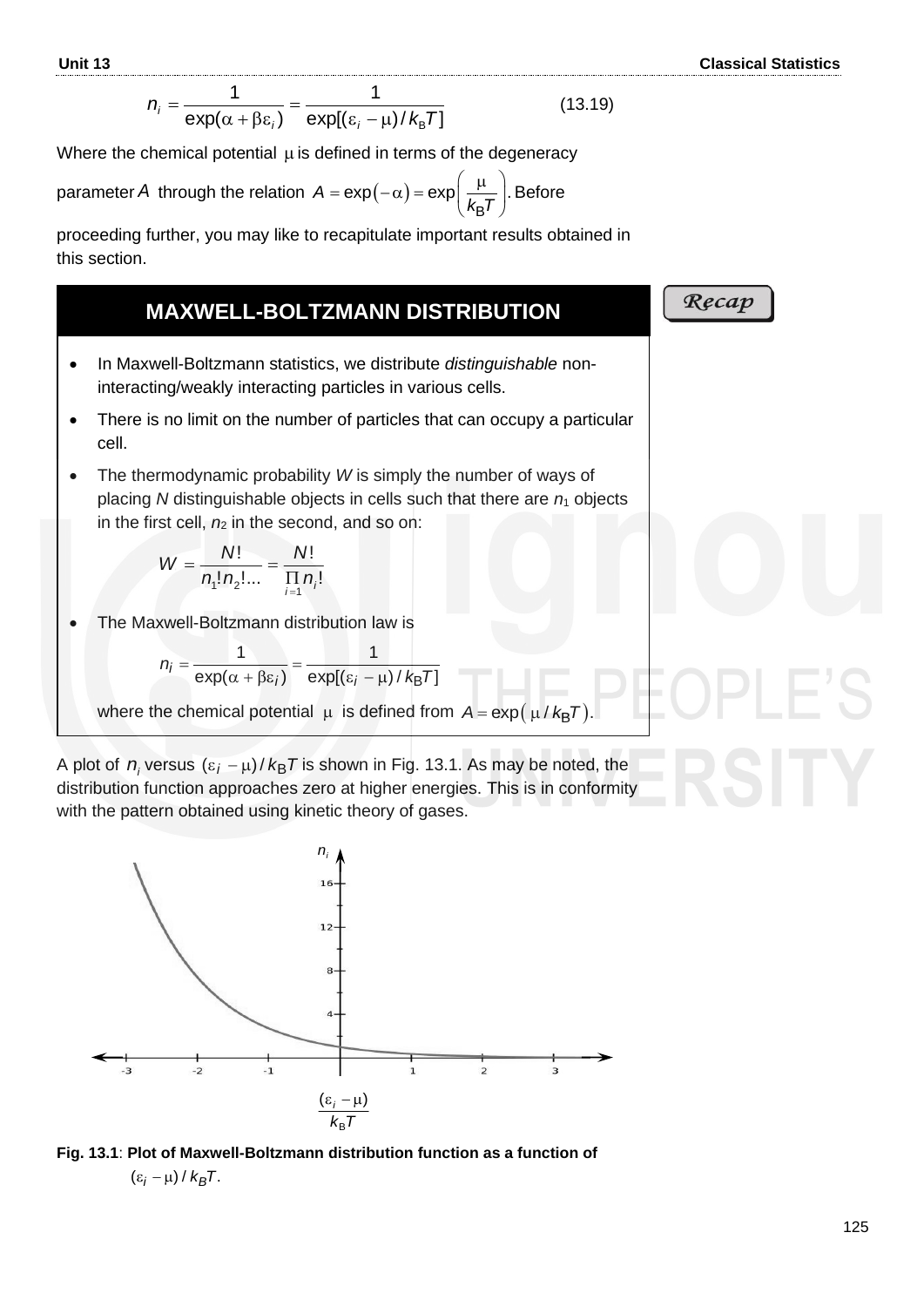To illustrate the utility of the partition function in understanding the thermodynamic behaviour of a system, we now express thermodynamic functions in terms of *Z*.

#### **13.2.2 Expressing Thermodynamic Variables in Terms of Partition Function**

To express thermodynamic quantities in terms of partition function, we begin by considering Eq. (13.14). On substituting the value of  $\beta$  in terms of temperature, we can express entropy as

$$
S = Nk_B \ln Z + \frac{U}{T}
$$
 (13.21)

Now, we express internal energy *U* in terms of *Z*. For this, we calculate the partial derivative of the partition function with respect to temperature at constant volume and write

$$
\left(\frac{\partial Z}{\partial T}\right)_V = \left(\frac{\partial Z}{\partial \beta}\right)_V \left(\frac{\partial \beta}{\partial T}\right)_V
$$

On substituting for *V Z*  $\bigg)$  $\left(\frac{\partial Z}{\partial \rho}\right)$  $\overline{\mathcal{L}}$ ſ  $\partial \beta$  $\left(\frac{\partial Z}{\partial \rho}\right)$  from Eq. (13,17) and noting that

$$
\left(\frac{\partial \beta}{\partial T}\right)_V = -\frac{1}{k_B T^2},
$$

ſ  $\widehat{c}$  $\partial \beta$ 

we get

$$
\left(\frac{\partial Z}{\partial T}\right)_V = -\frac{ZU}{N} \times \left(-\frac{1}{k_B T^2}\right) = \frac{U}{k_B T^2} \frac{Z}{N}
$$

Hence, the expression for internal energy of a system in terms of the single particle partition function is obtained by inverting this relation:

$$
U = Nk_{\text{B}}T^{2} \frac{1}{Z} \left(\frac{\partial Z}{\partial T}\right)_{V} = Nk_{\text{B}}T^{2} \frac{\partial}{\partial T} \ln Z \tag{13.22}
$$

We now express the Helmholtz free energy *F* in terms of the partition function. For this, we invert Eq. (13.21) for entropy:

$$
F = U - TS = -Nk_B T \ln Z \tag{13.23}
$$

In Unit 10 you have learnt that for an isothermal process, the pressure exerted by a gas is related to the Helmholtz free energy (Eq. (10.5)):

$$
p = -\left(\frac{\partial F}{\partial V}\right)_T = \frac{Nk_B T}{Z} \left(\frac{\partial Z}{\partial V}\right)_T
$$
 (13.24)

You now know how thermodynamic functions are related to the partition function *Z*. To illustrate the utility of partition function in understanding the thermodynamic behaviour of a system, we now evaluate it for a monatomic gas and then express thermodynamic functions in terms of it.

# **13.3 PARTITION FUNCTION OF A MONATOMIC GAS**

Consider an ideal monatomic gas consisting of *N* identical particles, each of mass m, occupying a volume V and moving randomly. As such, these particles should be treated as indistinguishable.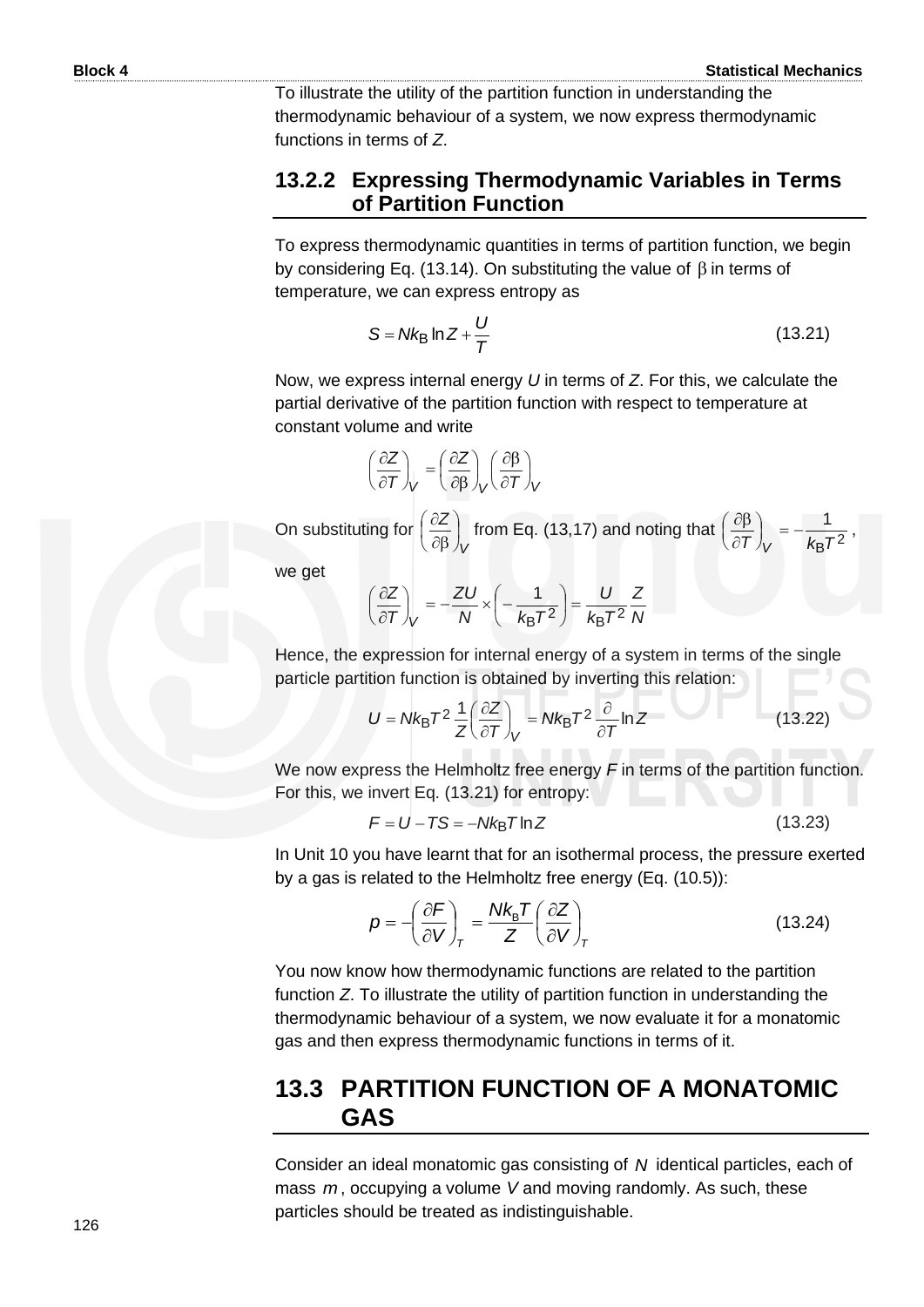We now obtain the partition function of this system. Since molecules of an ideal monatomic gas do not interact among themselves, except at the instant of collision, it is reasonable to assume that

- there is no potential energy due to inter-atomic interactions; and
- at moderate temperatures, we have to consider only translational motion of molecules.

Let us first consider single particle partition function.

# **13.3.1 Single-Particle Partition Function**

The energy of a particle in the *i*<sup>th</sup> cell is given by

$$
\varepsilon_i = \frac{p_i^2}{2m} \tag{13.25a}
$$

and the single-particle partition function is given by

$$
Z_{1} = \sum_{i} e^{-\beta \varepsilon_{i}} = \sum_{i} exp\left(-\frac{\beta \rho_{i}^{2}}{2m}\right)
$$
 (13.25b)

Note that the subscript 1 with *Z* signifies that we are considering single particle partition function.

Since the particle has only translational degrees of freedom, classically speaking, energy can be treated as a continuous variable. Then we can replace summation by integration in Eq. (13.25b) and rewrite it as

$$
Z_1 = \int \exp\left(-\frac{\beta p^2}{2m}\right) dp \tag{13.26}
$$

The probability that a molecule has momentum between  $p$  and  $p + dp$  is equal to the number of cells in 6-D phase space within which such a molecule may exist. If each cell has volume H, the single particle partition function can be written as

then as  
\n
$$
Z_{1} = \frac{1}{H} \iiint dxdydz[1][exp[-\frac{\beta}{2m}(\rho_{x}^{2} + \rho_{y}^{2} + \rho_{z}^{2})]dp_{x}dp_{y}dp_{z}
$$
\n(13.27)

Note that the limits of integration over momentum coordinates vary from  $-\infty$  to  $\infty$ .

Proceeding further, we note that integration over space variables gives *V* so

that the expression for single particle partition function simplifies to  
\n
$$
Z_1 = \frac{V}{H} \int_{-\infty}^{\infty} dp_x \int_{-\infty}^{\infty} dp_y \int_{-\infty}^{\infty} dp_z \exp\left(-\frac{\beta}{2m}(p_x^2 + p_y^2 + p_z^2)\right)
$$
(13.28)

Note that all the three integrals are identical and it will be sufficient to evaluate only one of them.

Let us, therefore, consider

$$
I_{x} = \int_{-\infty}^{\infty} \exp\left(-\frac{\beta p_{x}^{2}}{2m}\right) dp_{x}
$$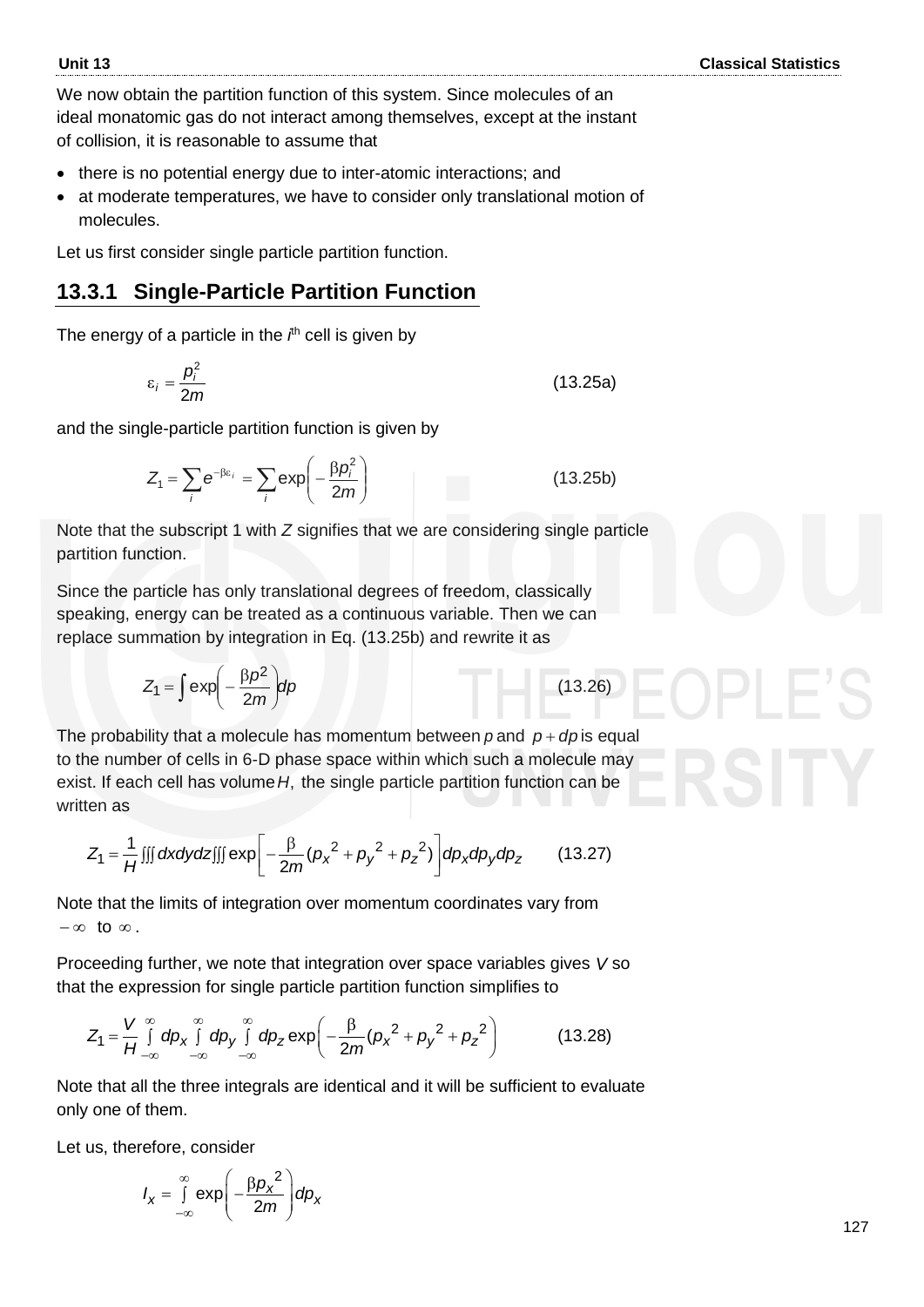We rewrite it as

it as  
\n
$$
I_x = \int_{-\infty}^{0} \exp\left(-\frac{\beta p_x^2}{2m}\right) dp_x + \int_{0}^{\infty} \exp\left(-\frac{\beta p_x^2}{2m}\right) dp_x
$$
\n(13.29)

If we now put  $p_x = -q$  in the first integral. Then  $dp_x = -dq$  and the limits of integration change to  $(\infty, 0)$ . We absorb the minus sign in changing the limits of integration to  $(0, \infty)$ . So, you can easily convince yourself that both the integrals in Eq. (13.29) will be identical and we can write

$$
I_X = 2 \int_0^\infty \exp\left(-\frac{\beta p_X^2}{2m}\right) dp_X
$$
 (13.30)

To evaluate this integral, we introduce a change of variable by defining *m px* 2  $\xi = \frac{\beta \rho_x^2}{2}$  so that  $\rho_x dp_x = \frac{m}{2} d\xi$  $\mu_X$ *a* $\mu_X$  =  $\frac{1}{\beta}$  $p_x dp_x = \frac{m}{a} d\xi$  and  $dp_x = \sqrt{\frac{m}{a} \xi^{-1/2}} d\xi$ . β  $-1/2$  $x = \sqrt{2}$  $dp_x = \sqrt{\frac{m}{\epsilon_0}} \xi^{-1/2} d\xi$ . Hence, the integral

in Eq. (13.30) takes the form

$$
I_{x} = \sqrt{\frac{2m}{\beta}} \int_{0}^{\infty} \exp(-\xi) \xi^{-1/2} d\xi
$$
 (13.31)

This is a standard gamma function integral of order  $(1/2)$  (see Unit 1) and has the value  $\sqrt{\pi}$  so that

$$
\pi \text{ so that}
$$
\n
$$
I_{x} = \int_{-\infty}^{\infty} \exp\left(-\frac{\beta \rho_{x}^{2}}{2m}\right) d\rho_{x} = \sqrt{\frac{2m\pi}{\beta}} = \sqrt{2m\pi k_{B}T}
$$
\n(13.32)

We will obtain the same values for integrals over *dp<sup>y</sup>* and . *dp<sup>z</sup>* On using these results in Eq. (13.28), we get a compact expression for single-particle partition function:

$$
Z_1 = \frac{V}{H} \left(\frac{2m\pi}{\beta}\right)^{3/2} = \frac{V}{H} (2m\pi k_B T)^{3/2}
$$

If we take volume of a cell  $H = h^3$ , the expression for partition function takes the form

$$
Z_1 = Z = \frac{V}{h^3} (2m\pi k_B T)^{3/2}
$$
 (13.33)

This equation gives the partition function for a single particle in  $\mu$ -space.

Before proceeding further, you may like to answer an SAQ to test your understanding.

#### *SAQ 1* –**Thermodynamic functions for single particle**

Using the expression for single-particle partition function, derive expressions for entropy and pressure.

While deriving expression for Maxwell-Boltzmann distribution function, we introduced the concept of degeneracy parameter *A* . Let us now discover its physical meaning and significance.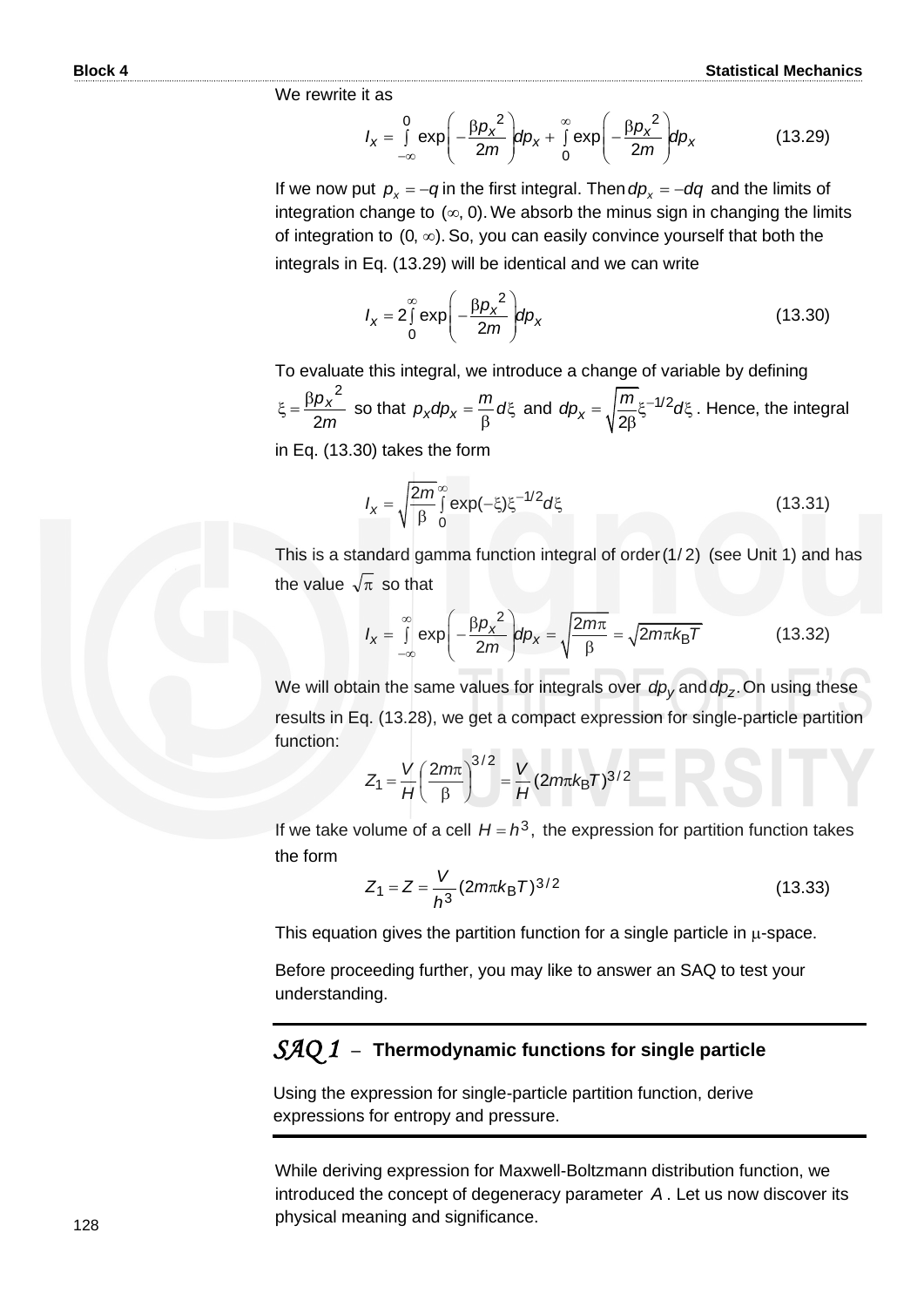#### **13.3.2 Degeneracy Parameter**

The degeneracy parameter *A* is defined as

$$
A = \exp(-\alpha) = \frac{N}{Z}
$$

On substituting for *Z* from Eq. (13.33) for a single particle, we get

$$
A = \frac{nh^3}{(2\pi mk_B T)^{3/2}}
$$
 (13.34)

where  $n = N/V$ . Note that in this expression,  $T$  occurs in the denominator and *n* occurs in the numerator. It means that at high temperatures and/or low densities, *A* will be small. A system for which deneracy parameter is low is said to be non-degenerate. Let us now relate degeneracy parameter to physically measurable quantities – deBroglie wavelength  $\lambda_{\textit{\textbf{dB}}}$  and

inter-particle distance – by noting that  $λ_{dB} = \frac{P}{ρ}$  $\frac{h}{m}$ . Since  $\frac{p^2}{q} = k_B T$ ,  $\frac{1}{2m}$  =  $\kappa_{\rm B}$ 2 *Tk m*  $\frac{p^2}{2} = k_B T$ , the

deBroglie wavelength can be expressed as

$$
\lambda_{dB} = \frac{h}{\sqrt{2mk_{\rm B}T}}
$$

Also, we can express mean inter-particle distance  $r_0$  as  $r_0 = \left(\frac{1}{N}\right)$  =  $\frac{1}{n^{1/3}}$  $r_0 = \left(\frac{V}{N}\right)^{1/3}$ 

On combining Eqs. (13.34) and (13.35), we get

$$
A = \pi^{-3/2} \left(\frac{\lambda_{dB}}{r_0}\right)^3
$$
 (1)

Note that degeneracy parameter is directly proportional to the third power of deBroglie wavelength and inversely proportional to the third power of inter-particle distance. So when deBroglie wavelength is very small compared to inter-particle distance  $r_0$  or  $m_{dB}^3 \ll 1$ , we will get A $<<$  1. The

Maxwell-Boltzmann statistics is then said to hold good. It means that *A*  **essentially signifies deviation of a system from an classical behaviour.** Let us recapitulate the important results obtained in this section.

#### **SINGLE-PARTICLE PARTITION FUNCTION**

• The single-particle partition function confined in volume *V* is given by

$$
Z_1 = \frac{V}{h^3} (2m\pi k_B T)^{3/2}
$$

• In terms of temperature and number density, the degeneracy

parameter is given by 
$$
A = \frac{nh^3}{(2\pi mk_\text{B}T)^{3/2}}
$$

In terms of de Broglie wavelength and inter-particle distance, we can write

.

$$
A = \pi^{-3/2} \left(\frac{\lambda_{dB}}{r_0}\right)^3.
$$
 When  $\lambda_{dB} \ll r_0$  or  $n\lambda_{dB}^3 \ll 1$ ,  $A \ll 1$  and we are

working in the classical regime. And results based on Maxwell-Boltzmann statistics will hold good.

Recap

(13.35)

1

 $1/3$ 

 $\left(\frac{V}{N}\right)$ 

*N n*

 $=\left(\frac{V}{V}\right)^{1/2}=\frac{1}{1/2}$ .

 $(3.36)$ 

 $\overline{0}$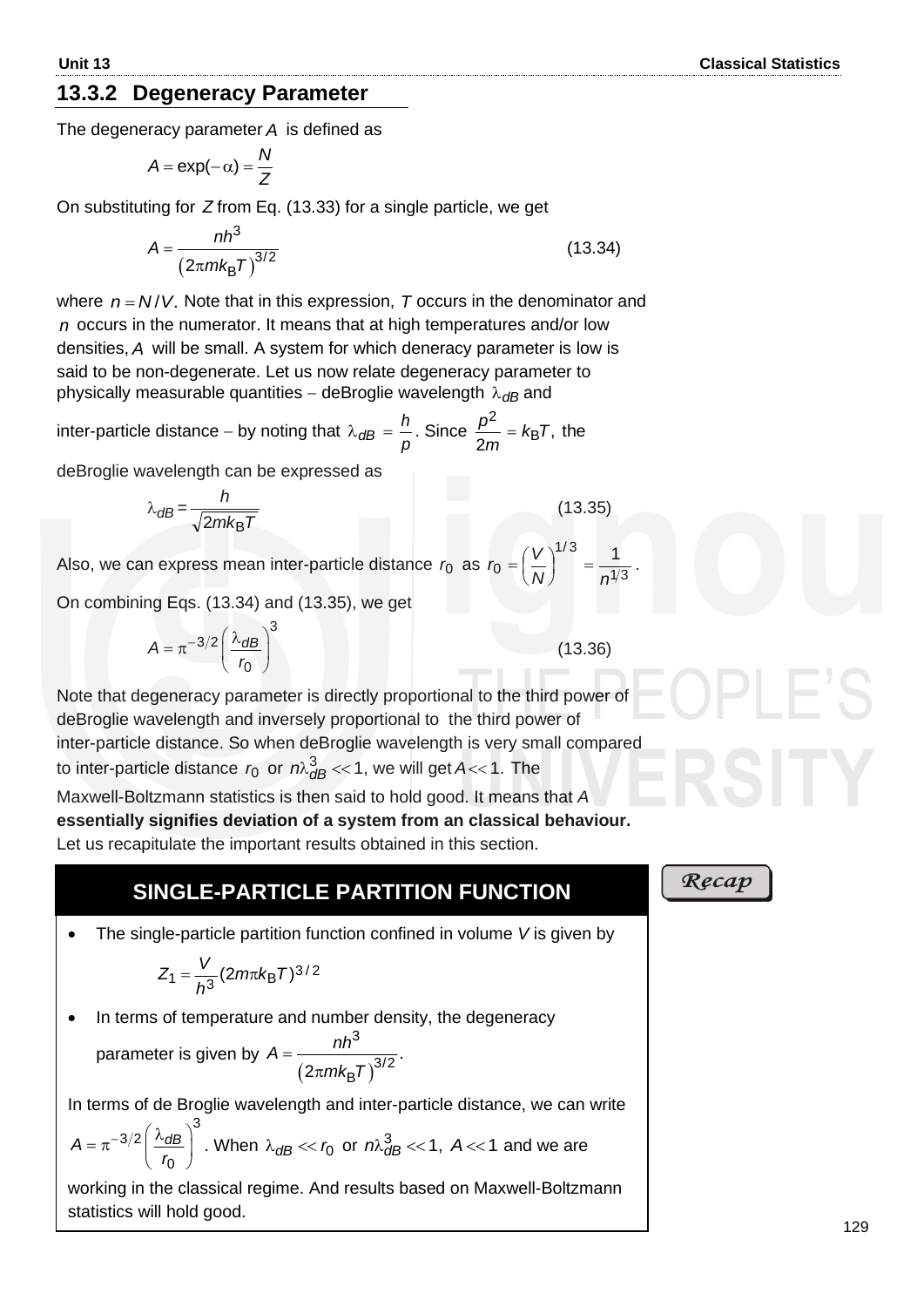#### **13.3.3** *N***-particle Partition Function**

The *N-*particle partition function is given by

$$
Z_N = \sum_{j=1}^N e^{-\beta E_j}
$$

where

 $E_i = \varepsilon_1 + \varepsilon_2 + ... \varepsilon_N$ . In expanded form, we can write

$$
Z_N = \sum_{j=1}^N e^{-\beta(\varepsilon_1 + \varepsilon_2 + \dots + \varepsilon_N)}
$$
  
= 
$$
\sum_{j=1}^N (e^{-\beta \varepsilon_1})(e^{-\beta \varepsilon_2})...(e^{-\beta \varepsilon_N})
$$

Within the framework of classical statistics, we assume that these particles are distinguishable and independent. So, we can rewrite it in a compact form as

 $Z_N = \left(\sum e^{-\beta \epsilon_i}\right)^N = Z^N$  $Z_N = \left( \sum_i e^{-\beta \epsilon_i} \right) = Z$  $\left(\sum_i e^{-\beta \varepsilon_i}\right)$  $\sqrt{\sum_{\mathbf{A}} \beta \epsilon}$ 

We know that Eq. (13.33) gives us single particle partition function. For a monatomic gas made up of N distinguishable and non-interacting particles, we can write partition function as (see Margin Remark):

$$
Z_N = Z_1^N = V^N \left(\frac{2\pi m k_B T}{h^2}\right)^{3N/2}
$$
 (13.37)

We now use this expression for the partition function for an ideal gas made up of *N*-particles to obtain various thermodynamic functions. You will recall that all thermodynamic functions can be expressed in terms of the partition function. [Refer to Eqs. (13.21 to 13.24). In these equations, *Z* refers to single-particle partition function. However, when we use Eq. (13.37), we have to drop *N* occurring with single particle expressions.]

Proceeding with the calculation of thermodynamic functions, we take natural log on both sides of Eq. (13.37). This gives

$$
\ln Z_N = N \ln V + \frac{3N}{2} \ln \left( \frac{2\pi m}{h^2} \right) + \frac{3N}{2} \ln (k_B T)
$$
 (13.38)

If we now define  $U = k_B T^2 \left( \frac{\partial \ln Z}{\partial T} \right)$  $= k_{\text{B}} \mathcal{T}^2 \left( \frac{\partial \ln 2}{\partial \mathcal{T}} \right)_{N,1}$ B ,  $\left(\frac{\ln Z}{2\pi}\right)$ .  $N, V$  $U = k_B T^2 \left( \frac{\partial \ln Z}{\partial T} \right)$ We note that the first two terms on the

right-hand side of Eq. (13.38) are independent of *T* and will not contribute to the expression of internal energy. Hence, for an *N -*particle gaseous system we can write:

$$
\left(\frac{\partial \ln Z}{\partial T}\right)_{N,V} = \frac{3N}{2T}
$$
\n
$$
U = k_{\text{B}}T^2 \left(\frac{\partial \ln Z}{\partial T}\right)_{N,V} = \frac{3}{2}Nk_{\text{B}}T = \frac{3}{2}nRT
$$
\n(13.39)

so that

where *n* denotes the number of moles of the gas and *R* is universal gas constant.

The energy per molecule is given by

$$
\varepsilon = \frac{U}{N} = \frac{3}{2} k_{\text{B}} T
$$

This result agrees with that obtained on the basis of kinetic theory for a monatomic gas having three degrees of translational freedom. At 300K, the average energy of an ideal gas molecule is

$$
\epsilon = \frac{3}{2} \times (1.38 \times 10^{-23} \text{ JK}^{-1}) \times 300 \text{K} = 6.21 \times 10^{-21} \text{ J} = 0.039 \text{ eV}
$$

The heat capacity at constant volume is, by definition

$$
C_V = \left(\frac{\partial U}{\partial T}\right)_V
$$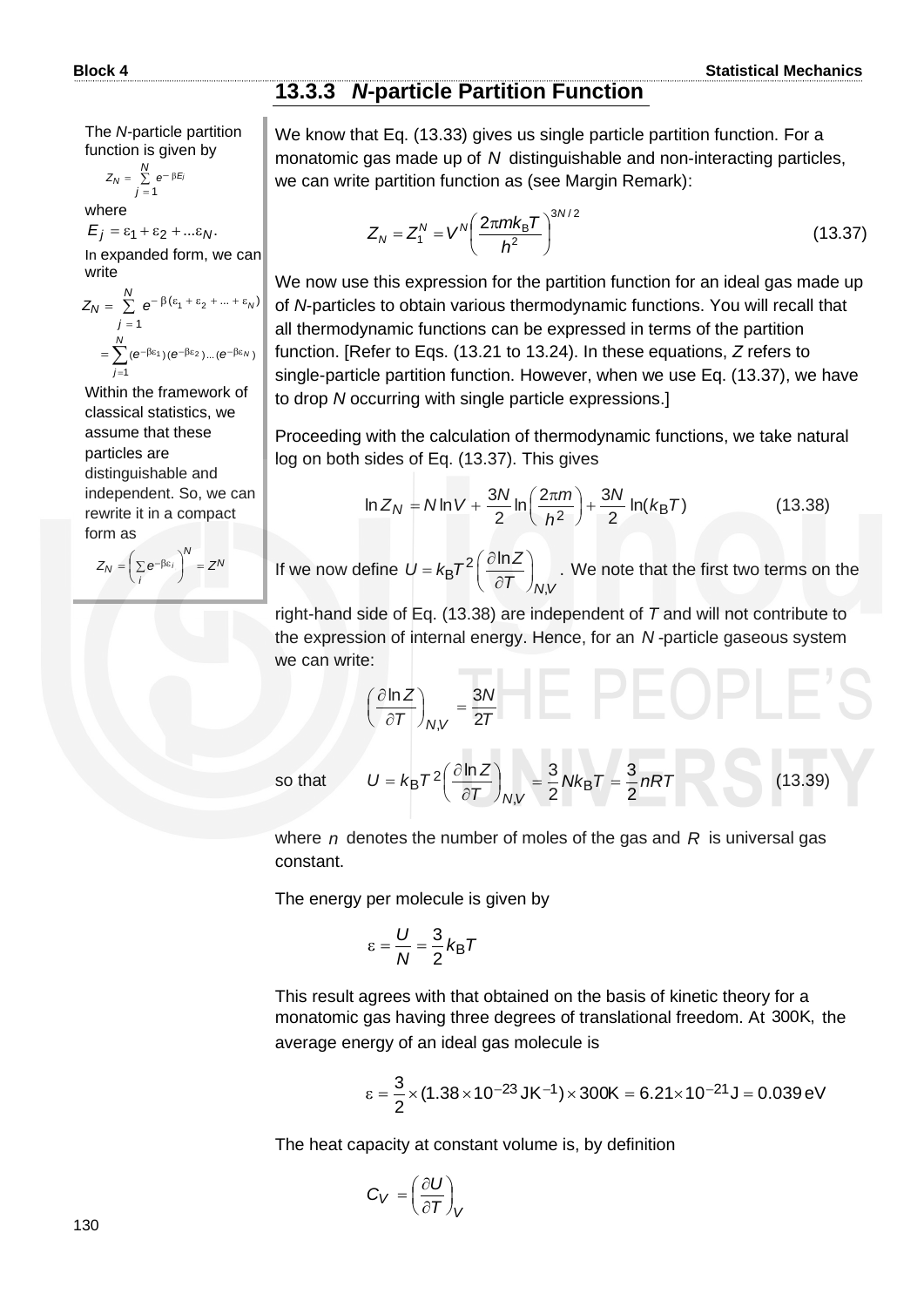**Unit 13 Classical Statistics**

Using Eq. (13.39), we can write

$$
C_V = \frac{3}{2} N k_B = \frac{3}{2} nR
$$
 (13.40)

In Block 1, you have learnt that the heat capacity of a monatomic gas is independent of temperature as well as the nature of the gas.

Similarly, pressure in terms of N-particle partition function is defined as:

$$
p = k_{\rm B} T \left( \frac{\partial \ln Z_N}{\partial V} \right)_{T,N}
$$

Hence, from Eq. (13.38), it readily follows that

$$
\left(\frac{\partial \ln Z_N}{\partial V}\right)_{T,N} = \frac{N}{V}
$$

And the expression for pressure takes the form

$$
p = \frac{Nk_{\rm B}T}{V} \tag{13.41}
$$

Do you recognise this equation? It is the equation of state of an ideal gas. It is important to note here that neither thermodynamics nor kinetic theory of gases enabled us to establish its exact form. It means that a natural explanation of molecular chaos lies in statistical arguments, which are more profound.

On combining this result with Eq. (13.39), we can write

$$
p = \frac{2U}{3V} \tag{13.42}
$$

That is, the average pressure is two-third of energy density.

Similarly, Helmholtz free energy is given by

$$
F = -k_{\rm B}T\ln Z_N = -Nk_{\rm B}T\ln\left[\frac{V}{h^3}(2\pi mk_{\rm B}T)^{3/2}\right]
$$
 (13.43)

The entropy and the partition function of an *N*-particle system are connected by the relation:

$$
S = k_{\text{B}} \ln Z_N + \frac{U}{T}
$$

On substituting for In  $Z_N$  and U from Eqs. (13.38) and (13.39), respectively, we get

$$
S(T, V, N) = Nk_B \left[ \ln (VT^{3/2}) + \frac{3}{2} \ln (k_B) + \frac{3}{2} \ln \left( \frac{2\pi m}{h^2} \right) \right] + \frac{3}{2} Nk_B \quad (13.44)
$$

In your higher classes, you will learn that this expression for entropy leads to **Gibbs paradox**:

The entropy of a system does not behave as an extensive variable and is not a function of the thermodynamic state alone.

That is, we can manage to change entropy of a system by extraneous factors.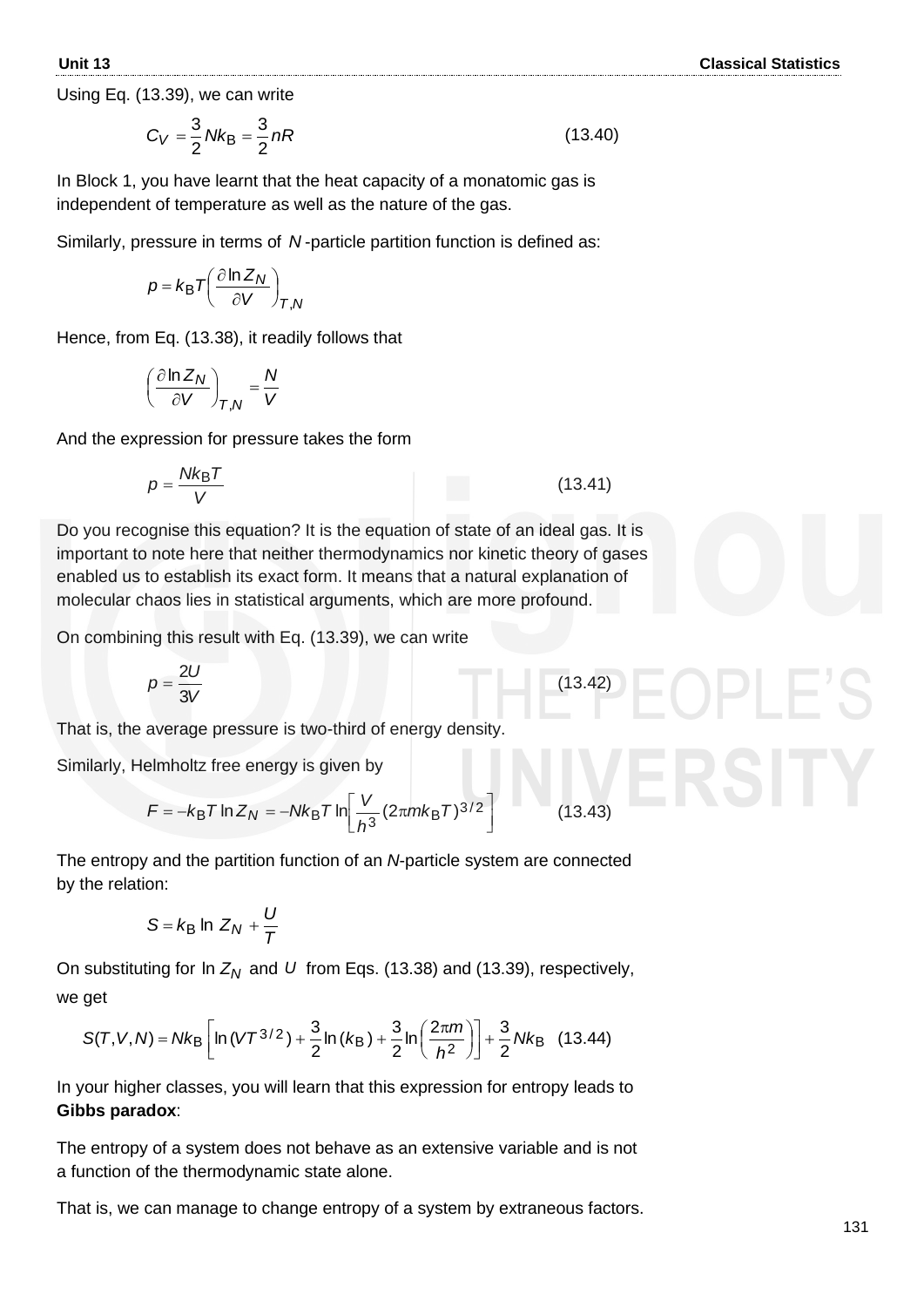Sackur and Tetrode showed that Gibbs paradox arises because within the framework of classical statistics, identical particles were treated as distinguishable.

We summarise important results of this section.

| Recap | THERMODYNAMIC VARIABLES OF A GAS                                                                                            |
|-------|-----------------------------------------------------------------------------------------------------------------------------|
|       | • $U = \frac{3}{2} N k_B T = \frac{3}{2} n R T$                                                                             |
|       | • $F = -k_B T \ln Z_N = -Nk_B T \ln \left  \frac{V}{h^3} (2\pi m k_B T)^{3/2} \right $                                      |
|       | • $C_V = \frac{3}{2} N k_B = \frac{3}{2} nR$                                                                                |
|       | • $p = \frac{Nk_{\rm B}T}{V}$                                                                                               |
|       | • S(T, V, N) = Nk <sub>B</sub> $\ln(VT^{3/2}) + \frac{3}{2}\ln(k_B) + \frac{3}{2}\ln(\frac{2\pi m}{h^2}) + \frac{3}{2}Nk_B$ |
| Recap | <b>GIBB'S PARADOX</b>                                                                                                       |
|       | For a system obeying Maxwell-Boltzmann statistics, entropy of                                                               |

**For a system obeying Maxwell-Boltzmann statistics, entropy of mixing for self-diffusion shows the same increase in entropy as for inter-mixing of two different gases. This unrealistic situation is referred to as Gibb's Paradox. It arises because in classical statistics, gas molecules are considered distinguishable.** 

Let us now summarise what you have learnt in this unit.

# **13.4 SUMMARY**

| <b>Concept</b>                                                                     | <b>Description</b>                                                                                                                                     |
|------------------------------------------------------------------------------------|--------------------------------------------------------------------------------------------------------------------------------------------------------|
| <b>Thermodynamic</b><br>probability of<br>distribution in various<br>energy groups | The thermodynamic probability of distributing N distinguishable<br>particles into various energy groups is given by<br>$W = \frac{N!}{\prod n_i!}$     |
| Most probable state                                                                | For determining the most probable state, $\ln W$ rather than W is<br>maximised, since the latter is a very large number and inconvenient<br>to handle. |
| <b>Most probable</b><br>distribution                                               | The most probable distribution of particles among various energy<br>levels of a Maxwellian system is given by                                          |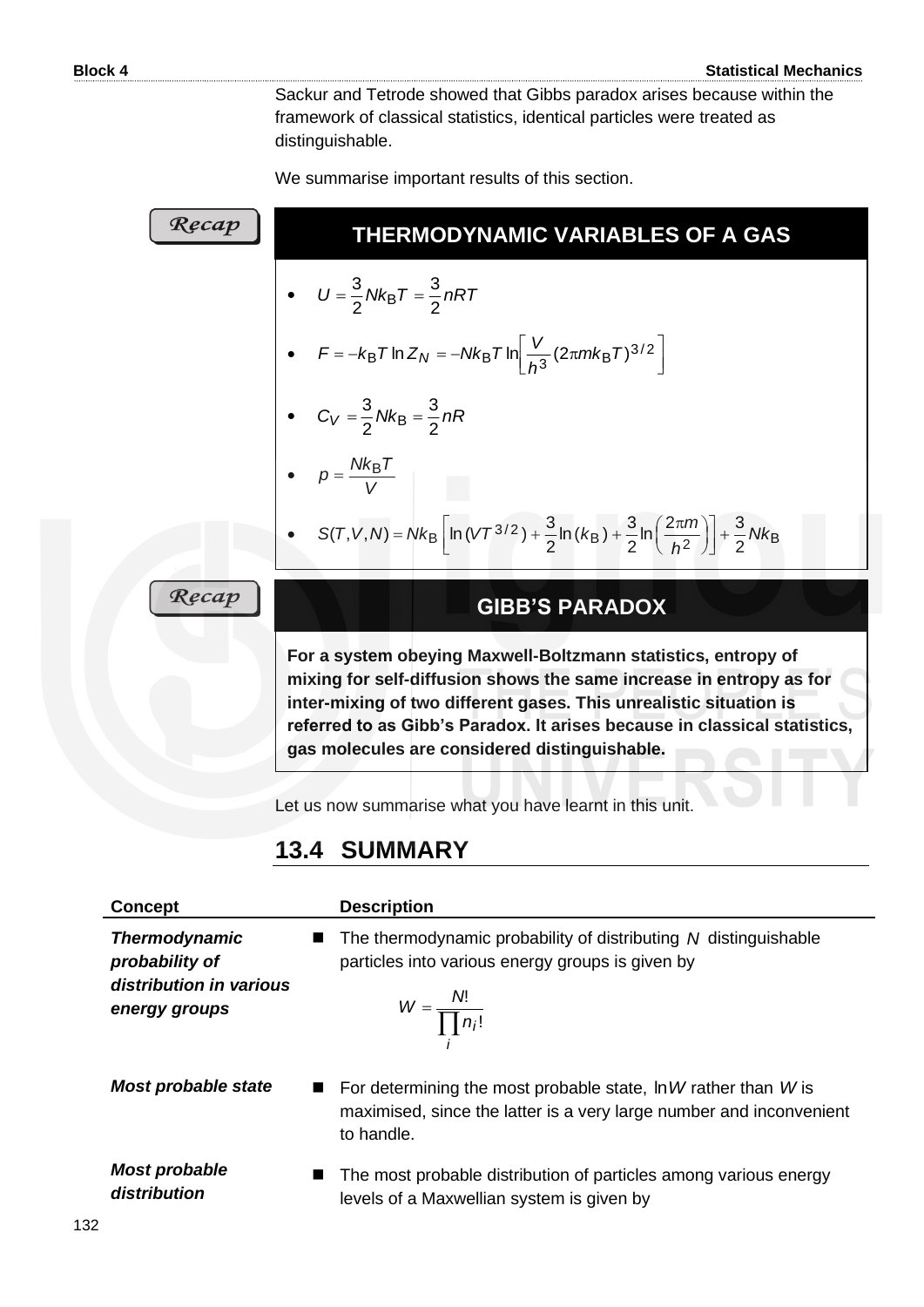$$
n_i = \frac{1}{\exp[(\varepsilon_i - \mu)/k_B T]}
$$

where  $\mu$  is known as the chemical potential.

◼ Single-particle partition function for a system of *N* distinguishable particles distributed in non-degenerate levels is given by

$$
Z = \sum_{i=1}^{N} \exp(-\beta \varepsilon_i)
$$

*Degeneracy parameter* 

*Single-particle partition function*

$$
·
$$
 ■ The degeneracy parameter A is given by

 $U = Nk_{\rm B}T^2 \frac{\partial}{\partial T} (\ln Z)$  $U = Nk_B$ <sup> $T$ </sup>

=  $Nk_{\rm B}T^2 \frac{\partial}{\partial t}$ 

 $S = Nk_B \ln Z + \frac{U}{T}$ 

 $F = -Nk_B T \ln Z$ 

*Z*  $p = \frac{Nk_{\rm B}T}{Z} \left(\frac{\partial Z}{\partial V}\right)$ 

 $=\frac{Nk_{\rm B}T}{T}\left(\frac{\partial}{\partial t}\right)$ 

$$
A = \frac{N}{Z} = \exp\left(\frac{\mu}{k_B t}\right)
$$

 $\partial$ 

*T*

*V <sup>T</sup> Z*

 $\left(\frac{\partial Z}{\partial V}\right)$ ſ  $\partial$ 

*Thermodynamic parameters and partition function* ◼ For a non-degenerate thermodynamic system made up of *N* identical and non-interacting particles enclosed in volume *V*, the thermodynamic parameters are related to *Z* as

*Partition function of an ideal monatomic gas*

◼ The partition function of an ideal monatomic gas made up of *N* identical particles is given by

$$
Z_N = \frac{V^N}{h^{3N}} (2\pi m k_\text{B} T)^{3N/2}
$$

The internal energy  $U = \frac{6}{5} nRT$ 2  $=\frac{3}{2}nRT$  and heat capacity  $C_V = \frac{3}{2}nR$  $=\frac{3}{3}nR$ .

*Entropy of an ideal monatomic gas*

The entropy of an ideal monatomic gas is given by

$$
S = Nk_B \ln \left[ V \left( \frac{2\pi m k_B T}{h^2} \right)^{3/2} e^{3/2} \right]
$$

# **13.5 TERMINAL QUESTIONS**

1. Consider a system of *N* particles and a phase space consisting of only two levels with energies 0 and  $\epsilon$  ( $\epsilon$  > 0), respectively. Calculate the partition function and the internal energy.

and

2. Show that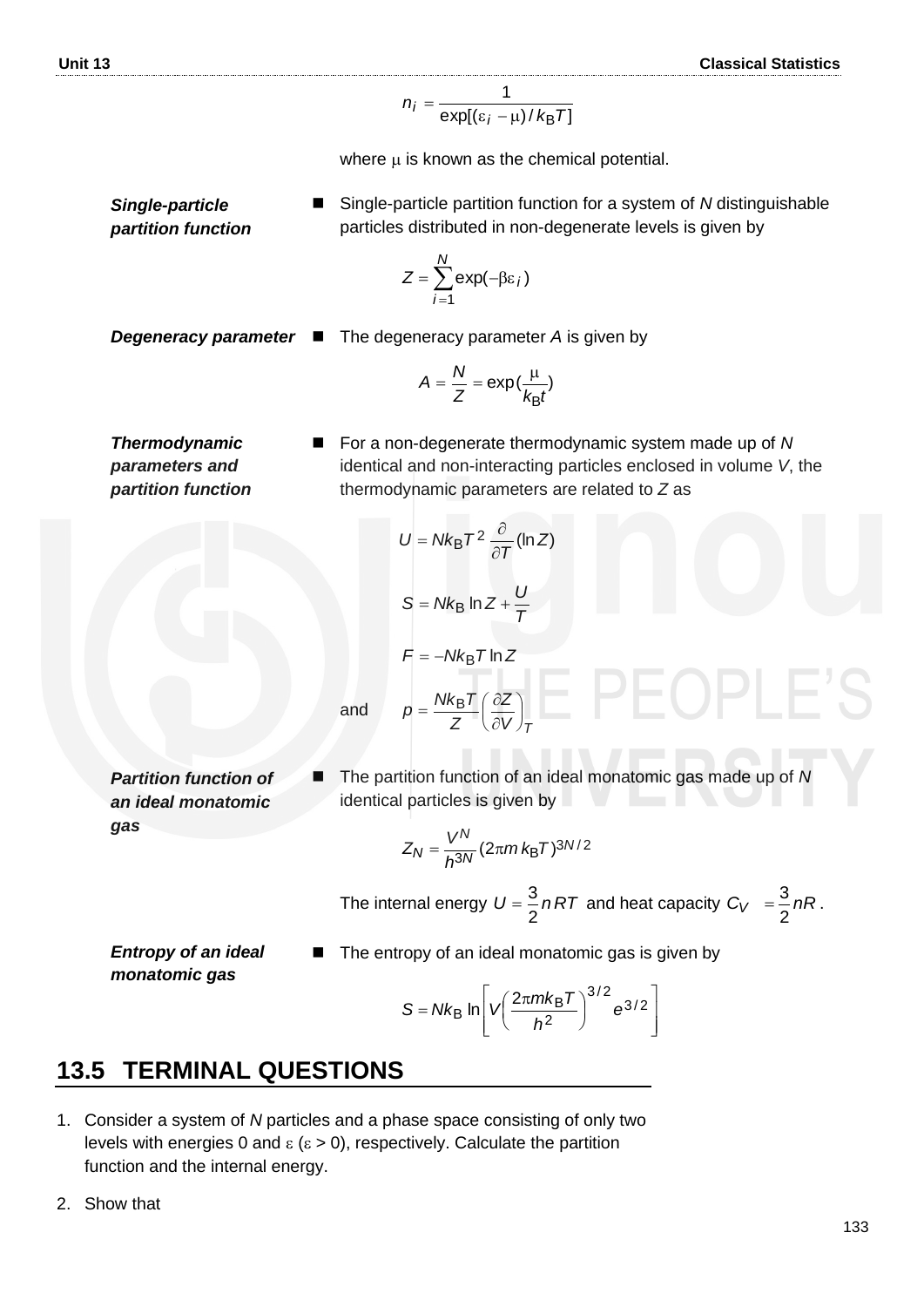i) 
$$
H = \frac{N}{\beta} \left[ \left( \frac{\partial \ln Z}{\partial \ln T} \right)_{V,N} + \left( \frac{\partial \ln Z}{\partial \ln V} \right)_{T,N} \right]
$$
 and

ii) 
$$
G = -\frac{N}{\beta} \left[ lnZ - \left( \frac{\partial lnZ}{\partial lnV} \right)_{T,N} \right]
$$

- 3. *N* particles obey the Maxwell-Boltzmann (M-B) distribution. They are distributed among three states with energies distributed arriong trifee states with energies<br> $E_1 = 0$ ,  $E_2 = k_B T$  and  $E_3 = 3k_B T$ . If the equilibrium energy of the system is 2000 $k_\mathsf{B}$ T, calculate the total number of particles, *N*.
- 4. Consider a system of *N* classical linear harmonic oscillators. Calculate (i) the partition function, (ii) the free energy, (iii) entropy, (iv)  $C_V$  and  $C_p$ .
- 5. Consider a classical ideal gas consisting of *N* particles. The energy *ε* of a particle is given by  $\varepsilon$  =  $c$ p, where c is a constant and p is the magnitude of the momentum. Calculate (i) the partition function of the system, (ii) internal energy, and (iii) *CV* .
- 6. Consider a classical linear oscillator with

$$
\varepsilon=\frac{p^2}{2m}+bx^4,
$$

where *b* is a constant. Assuming that the oscillator is in thermal equilibrium with a heat reservoir at temperature *T*, calculate (i) the mean kinetic energy, (ii) the mean potential energy, and (iii)  $C_V$  for an assembly of  $N$ such oscillators.

# **13.6 SOLUTIONS AND ANSWERS**

#### **Self-Assessment Questions**

1. For single particle, we can write from Eq. (13.21):

$$
S = k_{\text{B}} \ln Z + \frac{U}{T} \quad \text{with} \quad U = k_{\text{B}} T^2 \frac{\partial}{\partial T} \ln Z
$$

On substituting the value of *Z* from Eq. (13.33), we get

$$
S = k_{\text{B}} \ln \left[ \frac{V}{h^3} (2\pi m k_{\text{B}} T)^{3/2} \right] + \frac{3}{2} \frac{k_{\text{B}} T}{T}
$$

$$
= k_{\text{B}} \ln \left[ \frac{V}{h^3} (2\pi m k_{\text{B}} T)^{3/2} e^{3/2} \right]
$$

Similarly, from Eq. (13.24), we recall that *V <sup>T</sup> Z Z*  $p = \frac{k_B T}{Z} \left(\frac{\partial Z}{\partial V}\right)$  $\left(\frac{\partial Z}{\partial V}\right)$ ſ  $\tilde{c}$  $=\frac{k_{\rm B}T}{\pi}\left(\frac{\partial}{\partial r}\right)$ 

On substituting the value of *Z* from Eq. (14.33) as before, we get

$$
=\frac{k_{\rm B}T}{\frac{V}{h^3}(2\pi mk_{\rm B}T)^{3/2}}\frac{(2\pi mk_{\rm B}T)^{3/2}}{h^3}=\frac{k_{\rm B}T}{V}
$$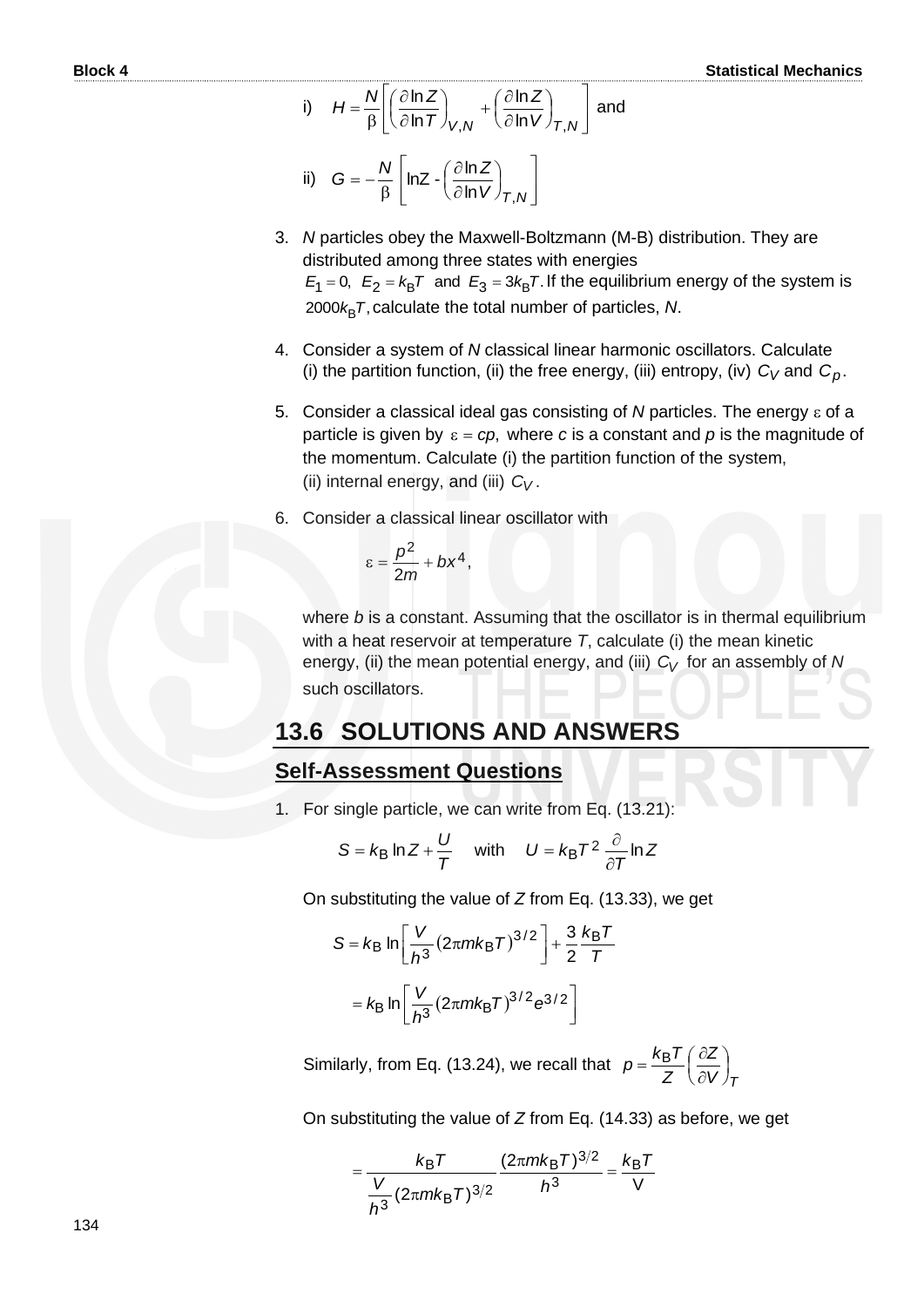# **Terminal Questions**

1. It is given that  $E_2 = \varepsilon$  and  $E_1 = 0$ .

We have 
$$
Z = \sum_{i} e^{-E_i/k_B T} = 1 + e^{-\theta/T}
$$
 with  $\theta = \frac{\varepsilon}{k_B}$ .

The occupation numbers are

$$
n_1 = \frac{N}{Z} = \frac{N}{1 + e^{-\theta/T}}
$$

$$
n_2 = \frac{Ne^{-\theta/T}}{Z} = \frac{Ne^{-\theta/T}}{1 + e^{-\theta/T}}
$$

$$
\therefore U = n_1 E_1 + n_2 E_2 = \frac{N \varepsilon e^{-\theta/T}}{1 + e^{-\theta/T}}
$$

For very low temperature ( $T \ll \theta$ ), and we have  $n_1 \approx N$ ,  $n_2 = 0$ . At very high temperatures ( $T >> \theta$ ), and hence,  $n_1 \approx \frac{N}{2}$ , 2  $\frac{N}{2}$ ,  $n_2 \approx \frac{N}{2}$ . 2  $\frac{N}{2}$ . You will note

*T*

that for normal temperatures

$$
\frac{n_2}{n_1} = e^{-\theta/T} < 1
$$

2. i) In Unit 10 you have learnt that the enthalpy *H* can be expressed in terms of thermodynamic properties as:

$$
H = U + pV
$$

From Eq. (13.43) we have  $U = Nk_B T^2 \frac{N}{2\pi} \ln Z$ *T*  $U = Nk_B T^2 \frac{\partial}{\partial T} \ln$  $=Nk_{\rm B}T^2\frac{\partial}{\partial t}$ 

Rewriting 
$$
\frac{\partial}{\partial T} \ln Z = \left[ \frac{\partial \ln Z}{\partial \ln T} \frac{\partial \ln T}{\partial T} \right]_V = \frac{1}{T} \frac{\partial \ln Z}{\partial \ln T} \Big|_V
$$
 and using  $\beta = \frac{1}{k_B T}$ 

we can express the internal energy as

$$
U = Nk_{\text{B}}T^{2} \left( \frac{1}{T} \frac{\partial \ln Z}{\partial \ln T} \right)_{V} = \frac{N}{\beta} \frac{\partial \ln Z}{\partial \ln T} \bigg|_{V}
$$

From Eq. (13.24), we have

$$
p = Nk_B T \left(\frac{\partial \ln Z}{\partial V} \right)_T = Nk_B T \left(\frac{\partial \ln Z}{\partial \ln V} \frac{\partial \ln V}{\partial V} \right)_T = \frac{Nk_B T}{V} \left(\frac{\partial \ln Z}{\partial \ln V} \right)_T = \frac{N}{V\beta} \left(\frac{\partial \ln Z}{\partial \ln V} \right)_T
$$

Hence,

$$
H = U + pV = \frac{N}{\beta} \left( \frac{\partial \ln Z}{\partial \ln T} \bigg|_V + \frac{\partial \ln Z}{\partial \ln V} \bigg|_T \right)
$$

ii) Gibbs free energy  $G = U - TS + pV = F + pV$ 

From Eq. (13.40) we have  $\mathcal{F} = U - T S = -N k_\text{B} T \ln Z = -\frac{N}{\beta} \ln Z$ = *U − TS = −Nk*<sub>B</sub>*T* In *Z = −*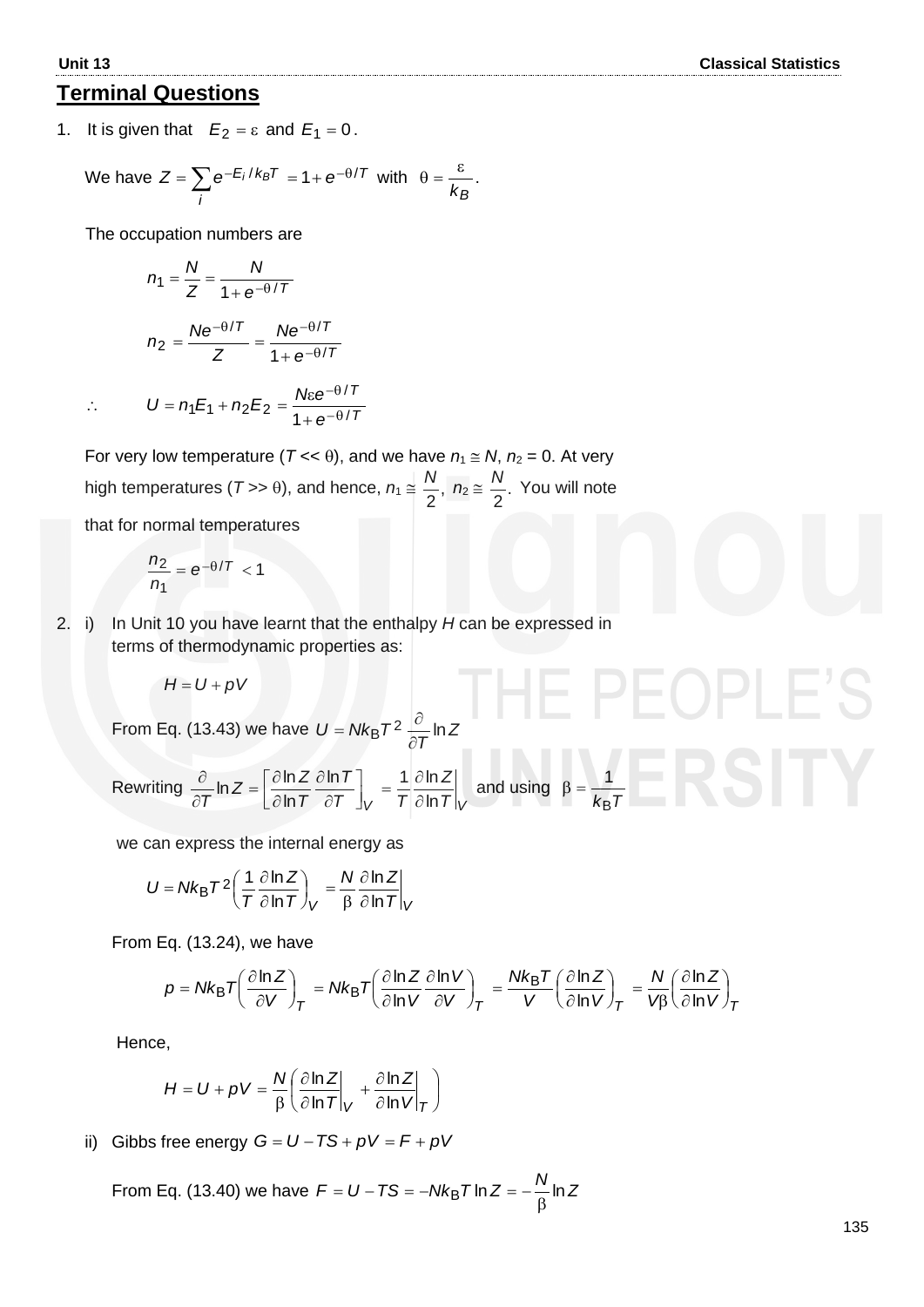**Block 4** Statistical Mechanics

and we know that 
$$
pV = V \frac{Nk_B T}{V} \left(\frac{\partial \ln Z}{\partial \ln V}\right)_T = \frac{N}{\beta} \left(\frac{\partial \ln Z}{\partial \ln V}\right)_T
$$
  
\nHence,  $G = -\frac{N}{\beta} \ln Z + \frac{N}{\beta} \frac{\partial \ln Z}{\partial \ln V} = -\frac{N}{\beta} \left(\ln Z - \frac{\partial \ln Z}{\partial \ln V}\right)$   
\n3. We have  $N = N_1 + N_2 + N_3$  and  $E = N_1 E_1 + N_2 E_2 + N_3 E_3$   
\nHence, we can write  
\n
$$
2000 k_B T = N_1(0) + N_2 k_B T + N_3 3 k_B T
$$
\n
$$
2000 = N_2 + 3N_3
$$
\n(l) Also,  $N_1 : N_2 : N_3 :: exp(-E_1/k_B T) : exp(-E_2/k_B T) : exp(-E_3/k_B T)$   
\ni.e.,  $N_1 : N_2 : N_3 :: 1 : exp(-1) : exp(-3)$   
\nor  $\frac{N_1}{1} = \frac{N_2}{e^{-1}} = \frac{N_3}{e^{-3}} = \text{constant (say) } B$   
\nHence,  $N_1 = B, N_2 = \frac{B}{e}$  and  $N_3 = \frac{B}{e^3}$   
\nFrom (i) we have  $2000 = N_2 + 3N_3 = \frac{B}{e} + \frac{3B}{e^3}$   
\nHence,  $B = \frac{2000}{e^{-1} + 3e^{-3}} = \frac{2000}{0.3679 + 0.1493} = \frac{2000}{0.5172} = 3867$   
\ni.e.,  $N_1 = 3867, N_2 = \frac{3867}{e} = 1423$  and  $N_3 = \frac{3867}{e^3} = 193$   
\nHence, the total number of particles  $N = 5483$ .  
\n4. The partition function is given by  $Z = \frac{1}{\beta h\omega}$ 

Assuming the oscillators to be indistinguishable, we have

$$
Z_N = (\beta \hbar \omega)^{-N}
$$

The free energy  $F = -Nk_{\rm B}T \ln Z = Nk_{\rm B}T \ln \left| \frac{R}{L} \right|$ J  $\left(\frac{\hbar\omega}{l\omega T}\right)$ l =  $-Nk_{\mathsf{B}}T\ln Z=Nk_{\mathsf{B}}T\ln\left(\frac{\hbar\omega}{L}\right)$ *Tk*  $F = -Nk_B T \ln Z = Nk_B T$ *B*  $E_{\rm B}$ T ln Z = Nk<sub>B</sub>T ln $\left(\frac{\hbar}{L}\right)$  $\begin{array}{c} \hline \end{array}$  $\overline{\phantom{a}}$ L  $\left\lfloor \ln\left(\frac{k_BT}{\hbar\omega}\right) + \right\rfloor$  $\left(\frac{k_B T}{\hbar \omega}\right)$ ſ  $= N k_B \left[ ln \left( \frac{R}{\hbar \omega} \right) \right]$  L  $\left(-\ln\left(\frac{\hbar\omega}{l\omega}\right)+\right)$ J  $\left(\frac{\hbar\omega}{1-\tau}\right)$  $\setminus$  $\int_V = Nk_B \left[ -\ln\left(\frac{\hbar\omega}{k_B}\right) \right]$  $\left(\frac{\partial \digamma}{\partial \mathcal{T}}\right)$ ſ  $\hat{c}$  $=\left(\frac{\partial F}{\partial T}\right)^{n} = Nk_{B}\left[-\ln\left(\frac{\hbar\omega}{T}\right)+1\right] = Nk_{B}\left[\ln\left(\frac{k_{B}T}{T}\right)+1\right]$ ħ  $\left[\frac{\hbar\omega}{T}\right] + 1$  =  $Nk_B\left[\ln\left(\frac{k_B T}{I}\right)\right]$ *Tk Nk T*  $S = -\left(\frac{\partial F}{\partial T}\right) = Nk_B \left[-\ln\left(\frac{\hbar \omega}{k T}\right) + 1\right] = Nk_B \left[\ln\left(\frac{k_B}{k T}\right)\right]$ *B B V*  $U = F + TS = Nk_BT$  $C_V = Nk_B T$ ,  $p = -\left(\frac{\partial T}{\partial V}\right)_T = 0$  $\left(\frac{\partial \digamma}{\partial V}\right)$ ſ  $\hat{o}$  $=\frac{\partial}{\partial t}$ *V <sup>T</sup>*  $p = -\left(\frac{\partial F}{\partial x}\right)$  $H = U + pV = Nk_BT$ ,  $C_p = C_p = \frac{VH}{2T}$  = Nk<sub>B</sub> *p*  $p = \left(\frac{\partial H}{\partial T}\right)_D = Nk$  $C_p = \left(\frac{\partial H}{\partial T}\right)_p =$  $\left(\frac{\partial H}{\partial T}\right)$ ſ  $\hat{o}$  $=\left(\frac{\partial}{\partial x}\right)^2$ 

136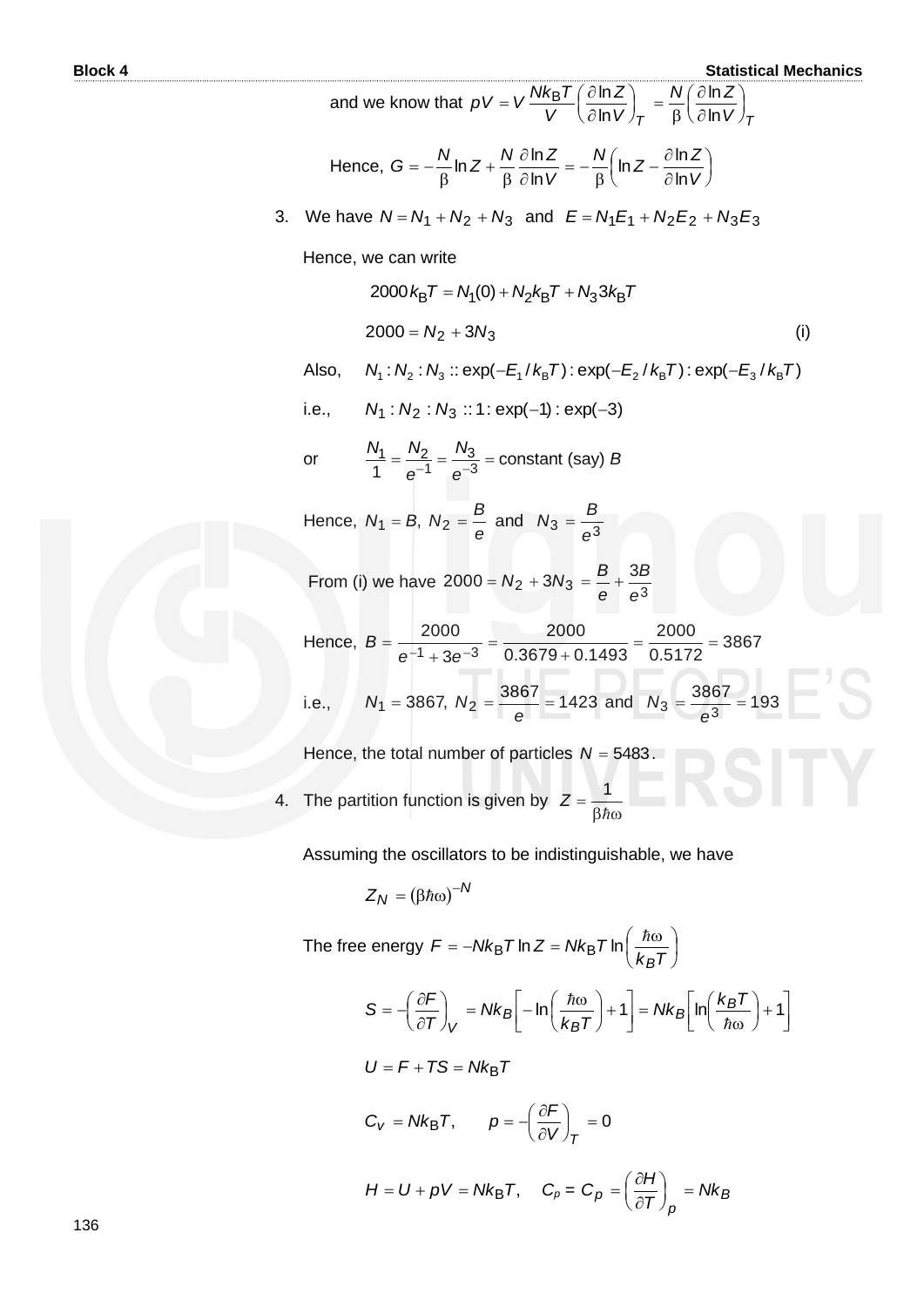5. We have

$$
Z = \frac{V}{h^3} \iiint e^{-\beta cp} dp_x \, dp_y \, dp_z
$$

In terms of spherical polar coordinates, we can rewrite the volume element as (see the margin remark for evaluation of the integral):

$$
Z = \frac{V}{h^3} 4\pi \int_{0}^{\infty} e^{-\beta c\rho} \rho^2 d\rho = \frac{8\pi V (k_B T)^3}{(c h)^3}
$$

*N*

 $\overline{\phantom{a}}$  $\overline{\phantom{a}}$  $\overline{\phantom{a}}$ 

 $\overline{\phantom{a}}$ 

 $(k_BT)^3$ ]<sup>'</sup>

 $\overline{(ch)^3}$ 

Hence,

 $\ddot{\cdot}$ 

$$
U = Nk_{\text{B}}T^{2} \frac{\partial}{\partial T} (\ln Z) = Nk_{\text{B}}T^{2} \frac{\partial}{\partial T} \left[ \ln \left( \frac{8\pi V k_{\text{B}}^{3}}{\left( ch\right)^{3}} \right) + 3 \ln T \right]
$$

$$
= 3Nk_{\rm B}T
$$

 $K_N = \left[\frac{\text{on } V(K_B)}{(ch)^2}\right]$  $Z_N = \frac{8\pi V (k_B T)^2}{2}$ 

 $=\frac{8\pi V(k_B)}{(ch)^3}$ 8 $\pi V (k_B T)^3$ 

L  $\mathbf{r}$  $\overline{\phantom{a}}$ 

and

$$
C_V = 3Nk_B
$$

6. The mean kinetic energy is:

$$
\overline{E} = \frac{\int e^{-\beta p^2/2m} \left(\frac{p^2}{2m}\right) dp}{\int e^{-\beta p^2/2m} dp} = -\frac{\partial}{\partial \beta} \ln \left(\int e^{-\beta p^2/2m} dp\right)
$$

We have

$$
I=\int_{-\infty}^{\infty}e^{-\beta p^2/2m}dp
$$

By putting  $\frac{PP}{2} = x$ , 2 2 *x m*  $\frac{\beta \rho^2}{\rho}$  = x, we find that (read the margin remark):

$$
dp = \sqrt{\frac{m}{2\beta}} \frac{1}{\sqrt{x}} dx
$$

so that  $|I=2|$  $\infty$ = 2  $\int e^{-}$ 0  $l = 2 \int e^{-x} \frac{1}{\sqrt{2}} \sqrt{\frac{m}{2}} dx$  $\overline{\mathsf{x}}$   $\mathsf{V}$  2 $\mathsf{\beta}$ 1 or β  $I = \sqrt{\frac{2m\pi}{\beta}}$   $\left(\because \int_0^\infty x^{-1/2} e^{-x} dx = \Gamma\left(\frac{1}{2}\right)\right) = \sqrt{\pi}$  $\left(\because \int_0^\infty x^{-1/2} e^{-x} dx = \Gamma\left(\frac{1}{2}\right)\right)$  $\left(\because \int_0^\infty x^{-1/2} e^{-x} dx = \Gamma\left(\frac{1}{2}\right)\right)$  $\left(\frac{1}{2}\right)$  $\int_0^\infty x^{-1/2} e^{-x} dx = \Gamma\left($ 0  $1/2$ 2  $\therefore \int_{0}^{\infty} x^{-1/2} e^{-x} dx = \Gamma\left(\frac{1}{2}\right)$ 

To evaluate the integral in the expression for *Z*, we introduce a new variable by defining

$$
x = \beta cp
$$
  
with 
$$
\beta = \frac{1}{k_B T}
$$

$$
dp = \frac{dx}{\beta c}
$$

and

$$
p^2 dp = \frac{x^2 dx}{(\beta c)^3}
$$

$$
\therefore I = \frac{1}{(\beta c)^3} \int_0^\infty e^{-x} x^2 dx
$$

$$
=\frac{\Gamma(3)}{(\beta c)^3}=\frac{2}{(\beta c)^3}
$$

$$
\frac{2\beta p dp}{2m} = dx
$$
  
\n
$$
\Rightarrow dp = \frac{m}{\beta} \frac{1}{p} dx
$$
  
\n
$$
= \frac{m}{\beta} \sqrt{\frac{\beta}{2m}} \frac{1}{\sqrt{x}} dx
$$
  
\n
$$
= \sqrt{\frac{m}{2\beta}} \frac{dx}{\sqrt{x}}
$$